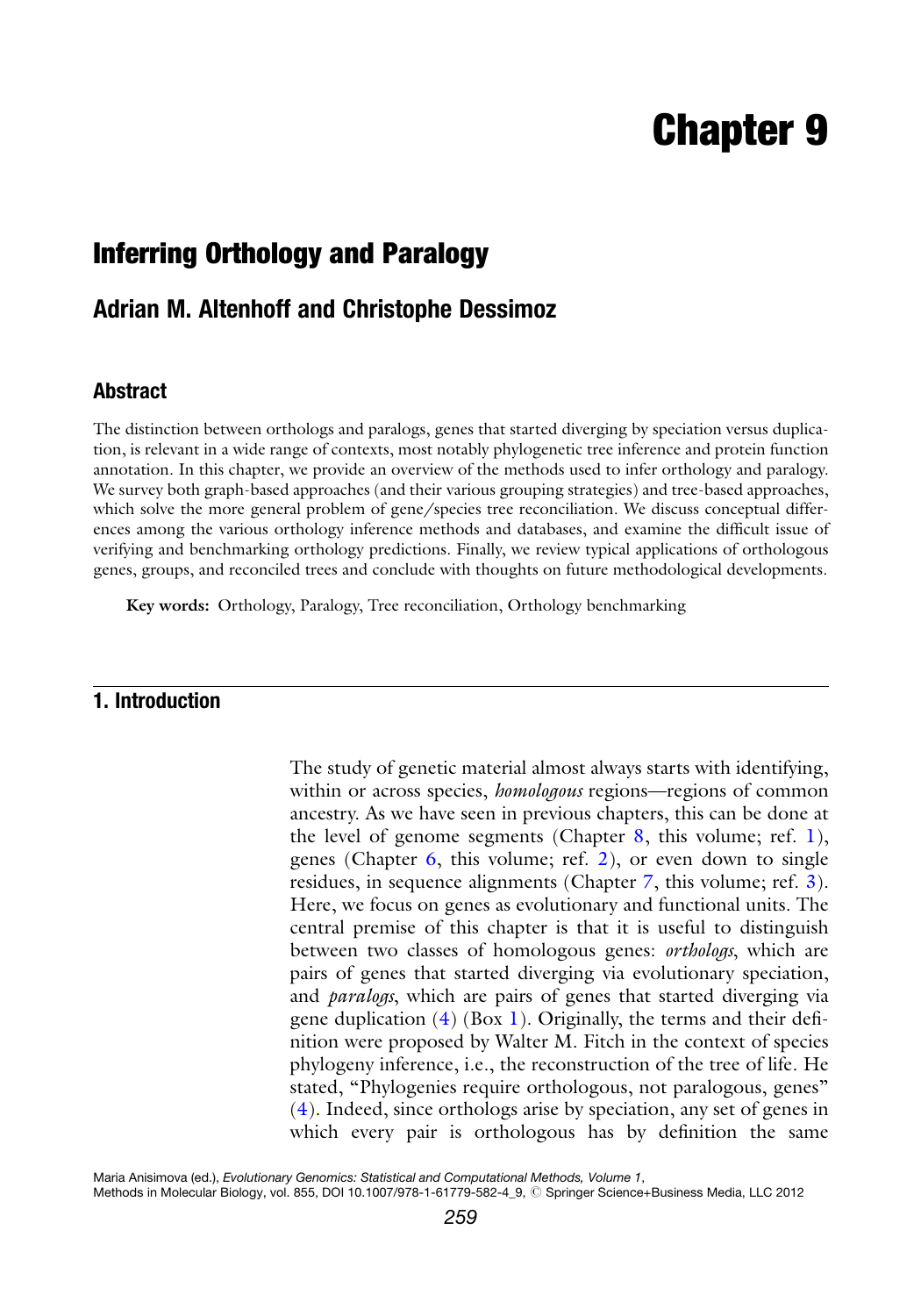## Box 1 **Terminology**



Homology is a relation between a pair of genes that share a common ancestor. All pairs of genes in the figure above are homologous to each other.

Orthology is a relation defined over a pair of homologous genes, where the two genes have emerged through a speciation event ([4\)](#page-17-0). Example pairs of orthologs are  $(x_1, y_1)$  or  $(x_2, z_1)$ . Orthologs can be further subclassified into one-to-one, one-to-many, many-to-one and many-to-many orthologs. The qualifiers *one* and *many* indicate for each of the two involved genes whether they underwent an additional duplication after the speciation between the two genomes. Hence, the gene pair  $(x_1, y_1)$  is an example of a one-to-one orthologous pair, whereas  $(x_2, z_1)$  is a many-to-one ortholog relation.

Paralogy is a relation defined over a pair of homologous genes that have emerged through a gene duplication, e.g.,  $(x_1, x_2)$  or  $(x_1, y_2)$ .

In-paralogy is a relation defined over a triplet. It involves a pair of genes and a speciation event of reference. A gene pair is an in-paralog if they are paralogs and duplicated *after* the speciation event of reference. The pair  $(x_1, y_2)$  are in-paralogs with respect to the speciation event  $S_1$ .

Out-paralogy is also a relation defined over a pair of genes and a speciation event of reference. This pair are out-paralogs if the duplication event through which they are related to each other *predates* the speciation event of reference. Hence, the pair  $(x_1, y_2)$  are out-paralogs with respect to the speciation event  $S_2$ .

Co-orthology is a relation defined over three genes, where two of them are in-paralogs with respect to the speciation event associated to the third gene. The two in-paralogous genes are said to be *co-orthologous* to the third (out-group) gene. Thus,  $x_1$  and  $y_2$  are coorthologs with respect to  $z_1$ .

> evolutionary history as the underlying species. These days, however, the most frequent motivation for the orthology/paralogy distinction is to study and predict gene function: it is generally believed that orthologs—because they were the same gene in the last common ancestor of the species involved—are likely to have similar biological function. By contrast, paralogs—because they result from duplicated genes that have been retained, at least partly, over the course of evolution—are believed to often differ in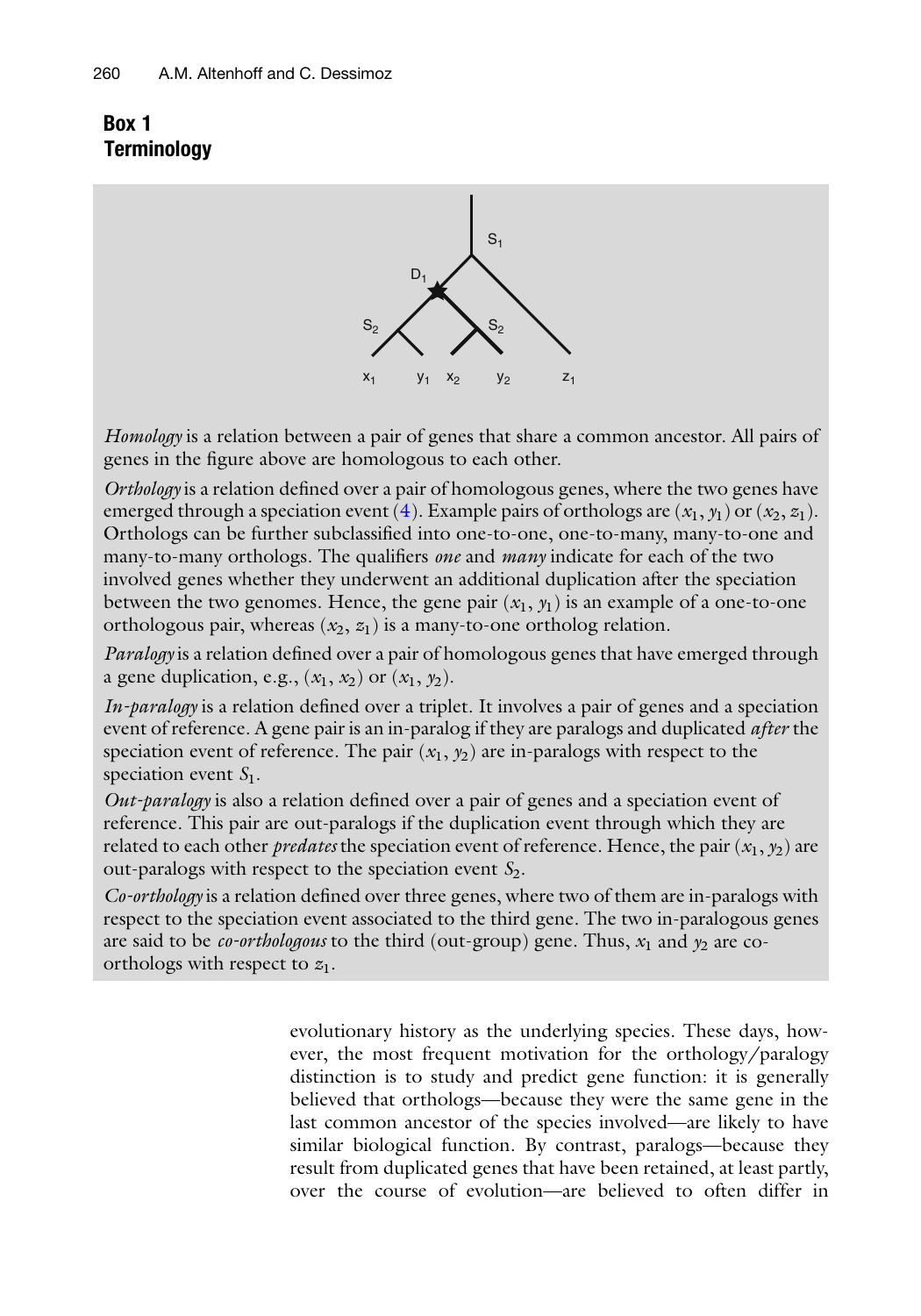function. Consequently, orthologs are of interest to infer function computationally while paralogs are commonly used to study function innovation.

In this chapter, we first review the main methods used to infer orthology and paralogy. We then discuss the problem of benchmarking orthology inference. In the last main section, we focus on various applications of orthology and paralogy.

## 2. Inferring Orthology

Most orthology inference methods can be classified into two major types: graph-based methods and tree-based methods [\(5](#page-17-0)). Methods of the first type rely on graphs with genes (or proteins) as nodes and evolutionary relationships as edge. They infer whether these edges represent orthology or paralogy, and build clusters of genes on the basis of the graph. Methods of the second type are based on gene/ species tree reconciliation, which is the process of annotating all splits of a given gene tree as duplication or speciation, given the phylogeny of the relevant species. From the reconciled tree, it is trivial to derive all pairs of orthologous and paralogous genes. All pairs of genes which coalesce in a speciation node are orthologs, and paralogs if they split at a duplication node. In this section, we present the concepts and methods associated with the two types, and discuss the advantages, limitations, and challenges associated with them.

2.1. Graph-Based **Methods** Graph-based approaches were originally motivated by the availability of complete genome sequences and the need for efficient methods to detect orthology. They typically run in two phases: a graph construction phase, in which pairs of orthologous genes are inferred (implicitly or explicitly) and connected by edges, and a clustering phase, in which groups of orthologous genes are constructed based on the structure of the graph.

2.1.1. Graph-Construction Phase: Orthology Inference In its most basic form, the graph-construction phase identifies orthologous genes by considering pairs of genomes at a time. The main idea is that between any given two genomes, the orthologs tend to be the homologs that diverged least. Why? Because, assuming that speciation and duplication are the only types of branching events, the orthologs branched by definition at the latest possible time point—the speciation between the two genomes in question. Therefore, using sequence similarity score as surrogate measure of closeness, the basic approach consists in identifying the corresponding ortholog of each gene through its genome-wide best hit (BeT), its highest scoring match in the other genome ([6\)](#page-17-0).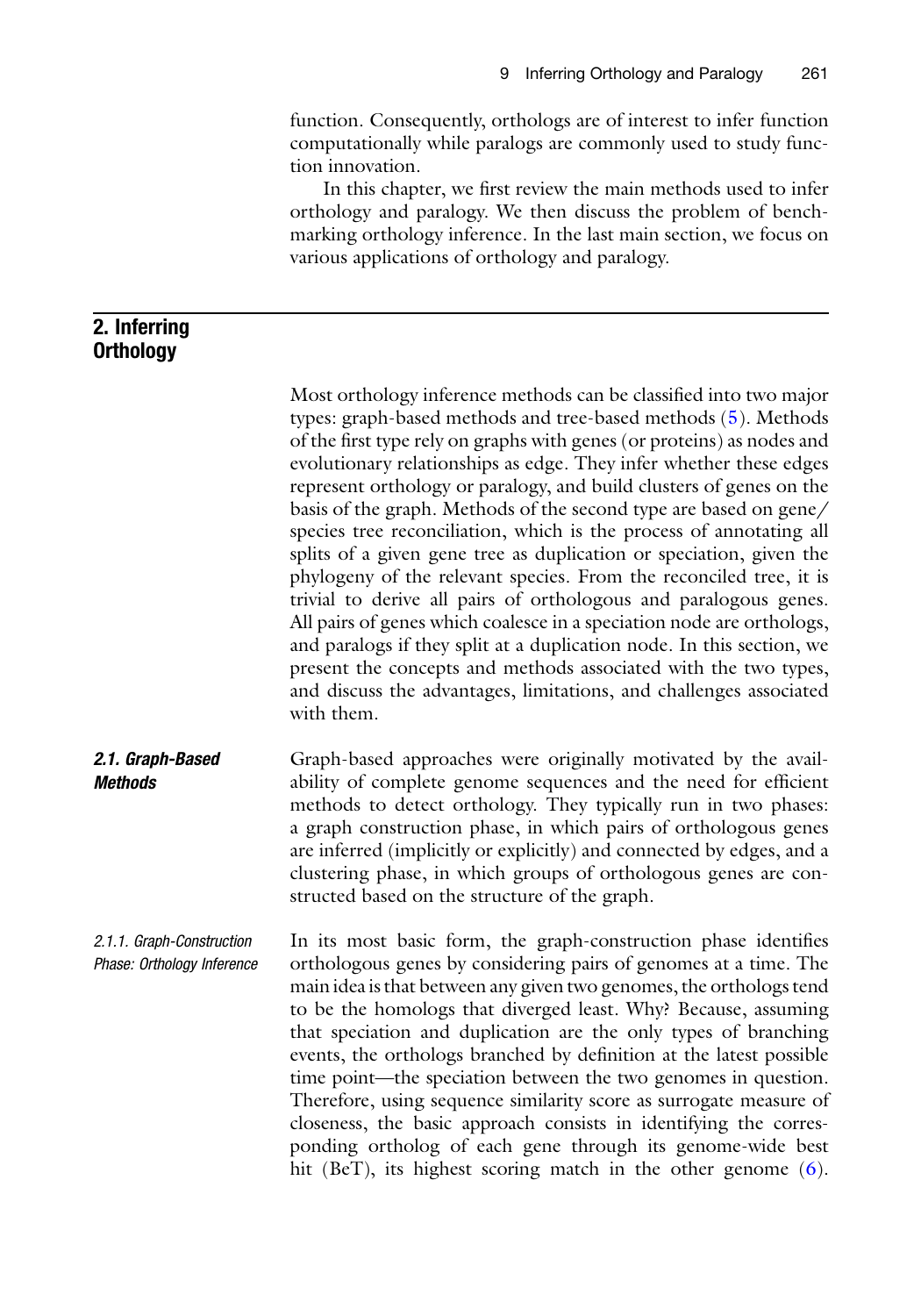<span id="page-3-0"></span>

Fig. 1. (a) Simple evolutionary scenario of a gene family with two speciation events  $(S_1$  and  $S_2$ ) and one duplication event (star). The type of events completely and unambiguously defines all pairs of orthologs and paralogs: the frog gene is orthologous to all other genes (it coalesces at  $S_1$ ). The *red* and *blue* genes are orthologs between themselves (they coalesce at  $S_2$ ), but paralogs between each other (they coalesce at star). (b) The corresponding orthology graph. The genes are represented here by vertices, and orthology relationships by *edges*. The frog gene forms *one-to-many* orthology with both the human and dog genes because it is orthologous to more than one sequence in each of these organisms. In such cases, the *bidirectional best-hit* approach only recovers one of the relations (the highest scoring one). Note that in contrary to BBH the nonsymmetric BeTs approach would, in the situation of a lost *blue* human gene, infer an incorrect orthologous relation between the blue dog and red human gene.

To make the inference symmetric (as orthology is a symmetric relation), it is usually required that BeTs are reciprocal, i.e., that orthology is inferred for a pair of gene  $g_1$ ,  $g_2$  if and only if  $g_2$  is the BeT of  $g_1$ and  $g_1$  is the BeT of  $g_2$  [\(7\)](#page-17-0). This symmetric variant, referred to as bidirectional best hit (BBH), has also the merit of being more robust against a possible gene loss in one of the two lineages (Fig. 1).

Inferring orthology from BBH is computationally efficient because each genome pair can be processed independently, and high-scoring alignments can be computed efficiently using dynamic programming  $(8)$  or heuristics, such as BLAST  $(9)$ . Overall, the time complexity scales quadratically in terms of the total number of genes. Furthermore, the implementation of this kind of algorithm is simple.

However, orthology inference by BBH has several limitations, which motivated the development of various improvements  $(Table 1).$  $(Table 1).$  $(Table 1).$ 

Allowing for More Than One Ortholog Some genes can have more than one orthologous counterpart in a given genome. This happens whenever a gene undergoes duplication after the speciation of the two genomes in question. Since BBH only picks the BeT, it only captures part of the orthologous relations (Fig. 1). The existence of multiple orthologous counterparts is often referred to as one-to-many or many-to-many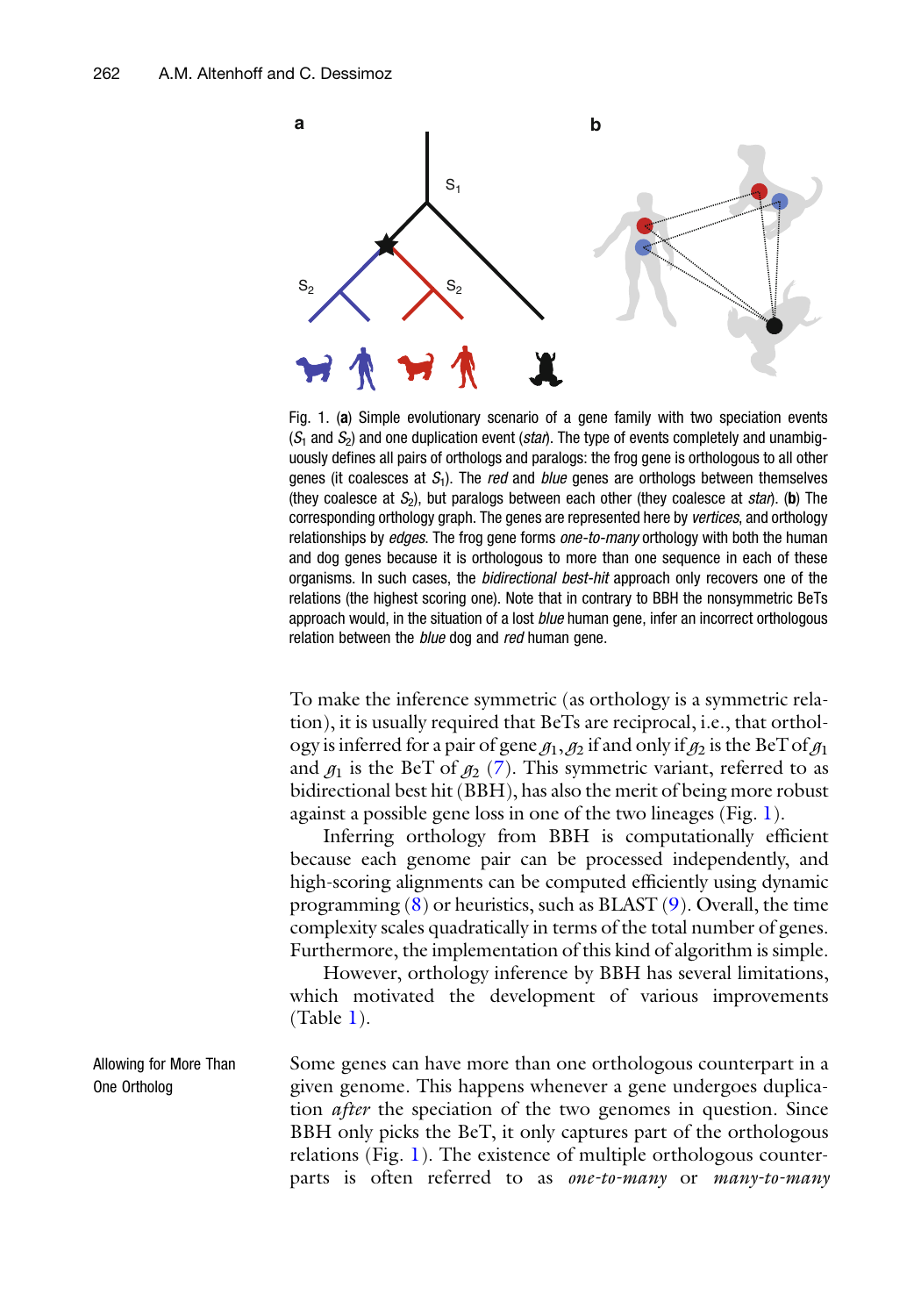| co and thair main nronartiac        |
|-------------------------------------|
| $\frac{1}{2}$                       |
|                                     |
| į                                   |
|                                     |
| informational orthology information |
|                                     |
|                                     |
|                                     |
|                                     |
|                                     |
|                                     |
| .<br>1                              |
|                                     |
|                                     |
|                                     |
| - 1                                 |
|                                     |
|                                     |
|                                     |
|                                     |
|                                     |

<span id="page-4-0"></span>

| <b>Method</b>         | In-paralogs   | $\overline{5}$<br>Based     | Grouping strategy                    | <b>Database</b> | Extra                                           | Available<br><b>Algo/DB</b> | Reference               |
|-----------------------|---------------|-----------------------------|--------------------------------------|-----------------|-------------------------------------------------|-----------------------------|-------------------------|
| COG                   | Yes           | <b>BLAST</b> scores         | triangles of BeTs<br>Merged adjacent | COG/KOG         |                                                 | X/X                         | $\widehat{\mathbf{c}}$  |
| BBH                   | $\frac{1}{2}$ | <b>BLAST</b> scores         | 11.a.                                | 11.a.           |                                                 | $-\bigg\}$                  | $\widehat{\mathcal{L}}$ |
| Inparanoid            | Yes           | <b>BLAST</b> scores         | Only between pairs<br>of species     | Inparanoid      |                                                 | X/X                         | (10, 73)                |
| <b>RSD</b>            | $\frac{1}{2}$ | ML distance<br>estimates    | 11.a.                                | RoundUp         |                                                 | XX                          | (13, 74)                |
| <b>OMA</b>            | Yes           | ML distance<br>estimates    | Every pair is ortholog               | OMA Browser     | Detects differential gene loss                  | $X$ <sup>-</sup>            | (11, 75)                |
| OrthoMCL              | Yes           | <b>BLAST</b> scores         | MCL clusters                         | OrthoMCL-DB     |                                                 | X/X                         | (18, 76)                |
| <b>EggNOG</b>         | Yes           | <b>BLAST</b> scores         | triangles of BeTs<br>Merged adjacent | EggNOG          | Computed at several levels<br>of taxonomic tree | $X^{-}$                     | (21, 77)                |
| <b>OrthoDB</b>        | Yes           | Waterman<br>scores<br>Smith | triangles of BeTs<br>Merged adjacent | <b>OrthoDB</b>  | Computed at any level<br>of taxonomic tree      | $X$ <sup>-</sup>            | (22)                    |
| COCO-CL               | Yes           | MSA-induced<br>scores       | Hierarchical clusters                | n.a.            |                                                 | $X$ /-                      | (23)                    |
| OrthoInspector Yes    |               | <b>BLAST</b> scores         | pairs of species<br>Only between     | OrthoInspector  |                                                 | XX                          | (78)                    |
| $n.a.$ not applicable |               |                             |                                      |                 |                                                 |                             |                         |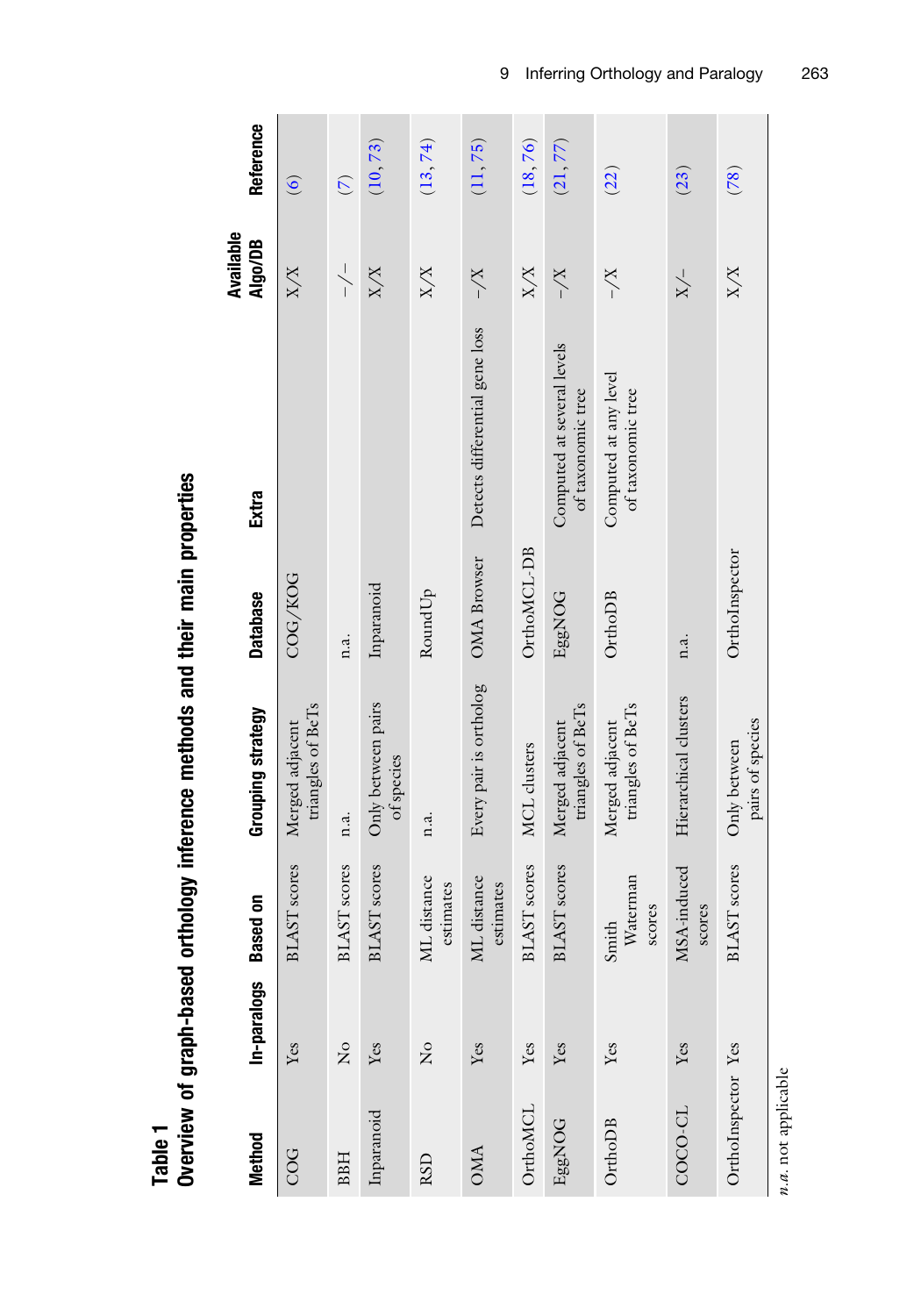|                                                  | orthology, depending whether duplication took place in one or<br>both lineages. To designate the copies resulting from such duplica-<br>tions occurring <i>after</i> a speciation of reference, Remm et al. $(10)$<br>coined the term in-paralogs and introduced a method called Inpar-<br>anoid that improves upon BBH by potentially identifying all pairs<br>of many-to-many orthologs. In brief, their algorithm identifies all<br>paralogs within a species that are evolutionarily closer (more simi-<br>lar) to each other than to the BBH gene in the other genome. This<br>results in two sets of in-paralogs—one for each species—whose<br>Cartesian product gives all orthologous relations. Alternatively, it<br>is possible to identify many-to-many orthology by relaxing the<br>notion of "BeT" to "group of BeTs." This can be implemented<br>using a score tolerance threshold or a confidence interval around<br>the BBH $(11, 12)$ . |
|--------------------------------------------------|---------------------------------------------------------------------------------------------------------------------------------------------------------------------------------------------------------------------------------------------------------------------------------------------------------------------------------------------------------------------------------------------------------------------------------------------------------------------------------------------------------------------------------------------------------------------------------------------------------------------------------------------------------------------------------------------------------------------------------------------------------------------------------------------------------------------------------------------------------------------------------------------------------------------------------------------------------|
| <b>Evolutionary Distances</b>                    | Instead of using sequence similarity as a surrogate for evolutionary<br>distance to identify the closest gene(s), Wall et al. $(13)$ proposed<br>to use direct and proper maximum likelihood estimates of the<br>evolutionary distance between pairs of sequences. Indeed, previous<br>studies have shown that the highest scoring alignment is often not<br>the nearest phylogenetic neighbor $(14)$ . Building upon this work,<br>Roth et al. $(15)$ showed how statistical uncertainties in the distance<br>estimation can be incorporated into the inference strategy.                                                                                                                                                                                                                                                                                                                                                                              |
| <b>Differential Gene Losses</b>                  | As discussed above, one of the advantages of BBH over BeT is that<br>by virtue of the bidirectional requirement the former is more robust<br>to gene losses in one of the two lineages. But if gene losses occurred<br>along both lineages, it can happen that a pair of genes mutually<br>closest to one another are in fact paralogs, simply because both<br>their corresponding orthologs were lost-a situation referred to as<br>"differential gene losses." Dessimoz et al. $(16)$ presented a way to<br>detect some of these cases by looking for a third species in which the<br>corresponding orthologs have not been lost and thus can act as<br>witnesses of nonorthology.                                                                                                                                                                                                                                                                    |
| 2.1.2. Clustering Phase:<br>From Pairs to Groups | The graph-construction phase yields orthologous relationships<br>between pairs of genes. But this is often not sufficient. Concep-<br>tually, information obtained from multiple genes or organisms is<br>often more powerful than that obtained from pairwise comparisons<br>only. In particular, as the use of a third genome as potential witness<br>of nonorthology suggests, a more global view can allow identi-<br>fication and correction of inconsistent/spurious predictions. Prac-<br>tically, it is more intuitive and convenient to work with groups of<br>genes than with a list of gene pairs. Therefore, it is often desirable to<br>cluster orthologous genes into groups.<br>Tatusov et al. $(6)$ introduced the concept of clusters of ortho-<br>logous groups (COGs). COGs are computed by using triangles<br>(triplets of genes connected to each other) as seeds, and then                                                        |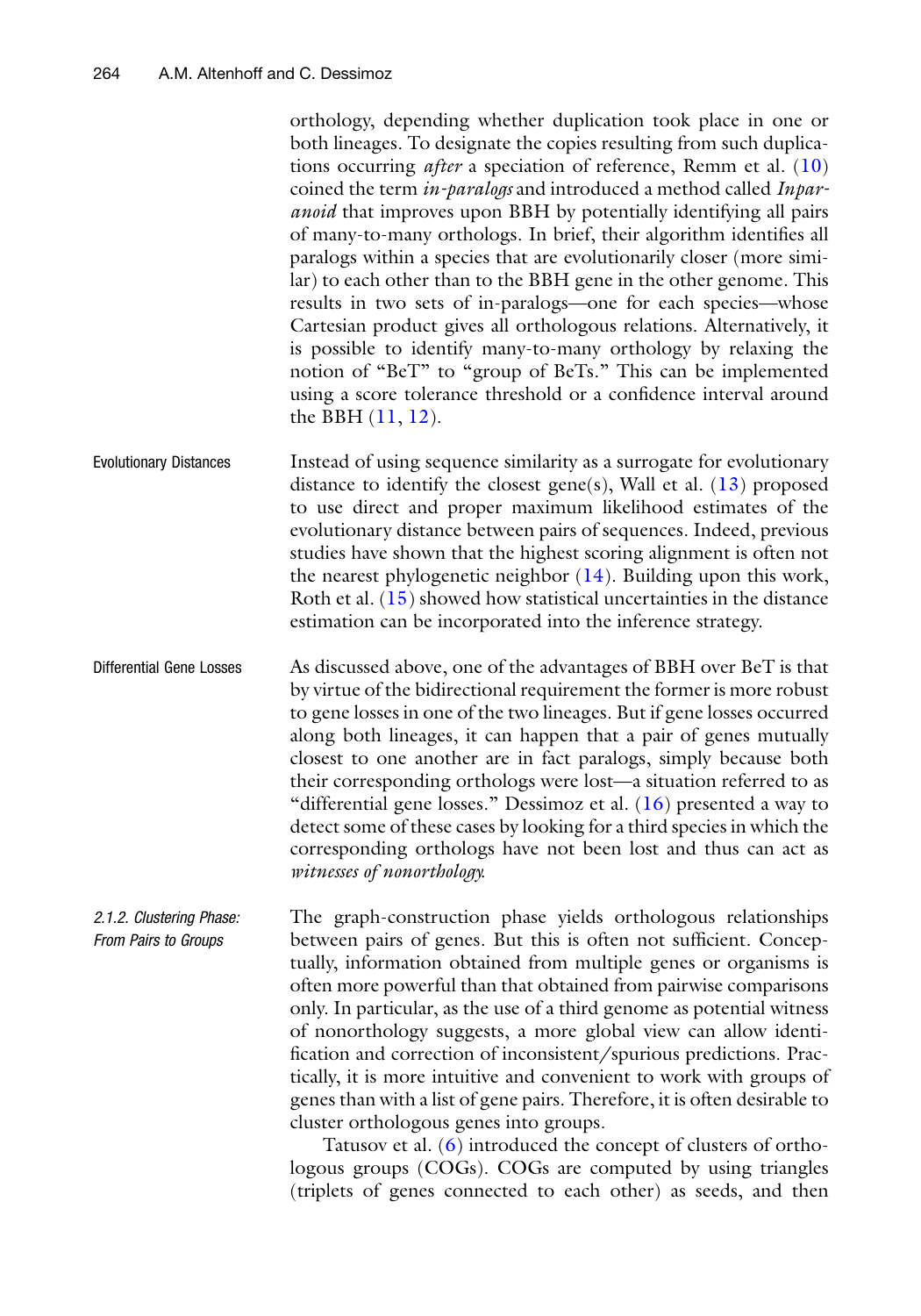merging triangles which share a common face, until no more triangle can be added. This clustering can be computed relatively efficient in time  $O(n^3)$ , where *n* is the number of genomes analyzed ([17](#page-17-0)). The stated objective of this clustering procedure is to group genes that have diverged from a single gene in the last common ancestor of the species represented  $(6)$  $(6)$ . Practically, the COGs have been found to be useful by many, most notably, to categorize prokaryotic genes into broad functional categories.

A different clustering approach was adopted by OrthoMCL, another well-established graph-based orthology inference method ([18](#page-18-0)). There, groups of orthologs are identified by Markov Clustering [\(19](#page-18-0)). In essence, the method consists in simulating a random walk on the orthology graph, where the edges are weighted according to similarity scores. The Markov Clustering process gives rise to probabilities that two genes belong to the same cluster. The graph is then partitioned according to these probabilities and members of each partition form an orthologous group. These groups contain orthologs and "recent" paralogous genes, where the recency of the paralogs can be somewhat controlled through the parameters of the clustering process.

A third grouping strategy consists in building groups by identifying fully connected subgraphs (called "cliques" in graph theory) ([11](#page-17-0)). This approach has the merits of straightforward interpretation (groups of genes which are all orthologous to one another) and high confidence in terms of orthology within the resulting groups due to the high consistency required to form a fully connected subgraph. But it has the drawbacks of being hard to compute (Clique finding belongs to the NP-complete class of problems, for which no polynomial-time algorithm is known) and being excessively conservative for many applications.

As emerges from these various strategies, there is more than one way orthologous groups can be defined, each with different implications in terms of group properties and applications ([20\)](#page-18-0). In fact, there is an inherent trade-off in partitioning the orthology graph into clusters of genes because orthology is a nontransitive relation: if genes A and B are orthologs and genes B and C are orthologs, genes A and C are not necessarily orthologs, e.g., consider in Fig. [1](#page-3-0) the blue human gene, the frog gene, and the red dog gene. Therefore, if groups are defined as sets of genes in which all pairs of genes are orthologs (as with OMA groups), it is not possible to partition A, B, and C into groups capturing all orthologous relations while leaving out all paralogous relations.

More inclusive grouping strategies necessarily lead to orthologs and paralogs within the same group. Nevertheless, it can be possible to control the nature of the paralogs included. For instance, as seen above, OrthoMCL attempts at including only "recent" paralogs in its groups. This idea can be specified more precisely by defining groups with respect to a particular speciation event of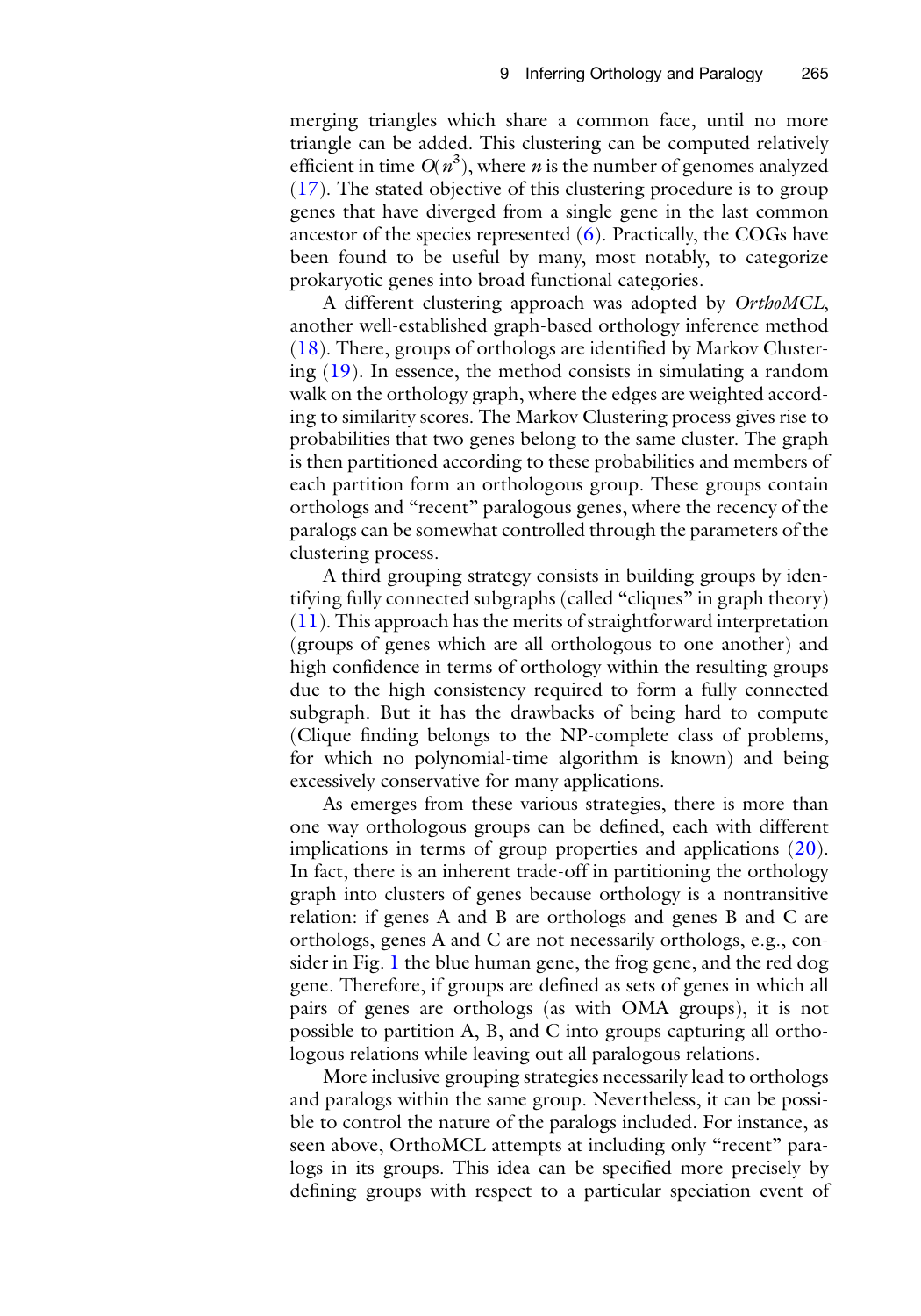interest, e.g., the base of the mammals. Such *hierarchical groups* are expected to include orthologs and in-paralogs with respect to the reference speciation—in our example, all copies that have descended from a single common ancestor gene in the last mammalian common ancestor. EggNOG  $(21)$  and OrthoDB  $(22)$  $(22)$ , for example, both implement this concept by applying the COG clustering method for various taxonomic ranges. Another method, COCO-CL, identifies hierarchical orthologous groups recursively using correlations of similarity scores among homologous genes ([23\)](#page-18-0) and, interestingly, without relying on a species tree. By capturing part of the gene tree structure in the group hierarchies, these methods try in some way to bridge the gap between graph-based and tree-based orthology inference approaches. We now turn our attention to the latter.

2.2. Tree-Based Methods At their core, tree-based orthology inference methods seek to reconcile gene and species trees. Reconciliation is needed because in most cases gene and species trees have different topologies due to evolutionary events acting specifically on genes, such as duplications, losses, lateral transfers, or incomplete lineage sorting ([24\)](#page-18-0). Goodman et al. ([25](#page-18-0)) pioneered research to resolve these incongruences. They showed how the incongruences can be explained in terms of speciation, duplication, and loss events on the gene tree (Fig. [2](#page-8-0)), and provided an algorithm to infer such events. Once all branchings of the gene tree have been inferred as speciation or duplication event, it is trivial to establish whether a pair of genes is orthologous or paralogous, based on the type of the branching where they coalesce. Therefore, orthology/paralogy inference can be reduced to tree reconciliation.

Most tree reconciliation methods rely on a parsimony criterion: the most likely reconciliation is the one which requires the least number of gene duplications and losses. This makes it possible to compute reconciliation efficiently, and is tenable as long as duplication and loss events are rare compared to speciation events. In their seminal article, Goodman et al. ([25\)](#page-18-0) had already devised their reconciliation algorithm under a parsimony strategy. In the subsequent years, the problem was formalized in terms of a map function between the gene and species trees  $(26)$  $(26)$ , whose cost was conjectured  $(27)$  $(27)$ , and later proved  $(28, 29)$  $(28, 29)$  $(28, 29)$  to coincide with the number of gene duplication and losses. With the proofs came highly efficient algorithms, either in terms of asymptotic time complexity with an  $O(n)$  algorithm [\(28\)](#page-18-0) or in terms of actual runtime on typical problem sizes ([30](#page-18-0)). With these near-optimal solutions, one could think that the tree reconciliation problem has long been solved. As we shall see in the rest of this section, however, the original formulation of the tree reconciliation problem has several limitations in practice, which have stimulated the development of various refinements to overcome them (Table [2\)](#page-9-0).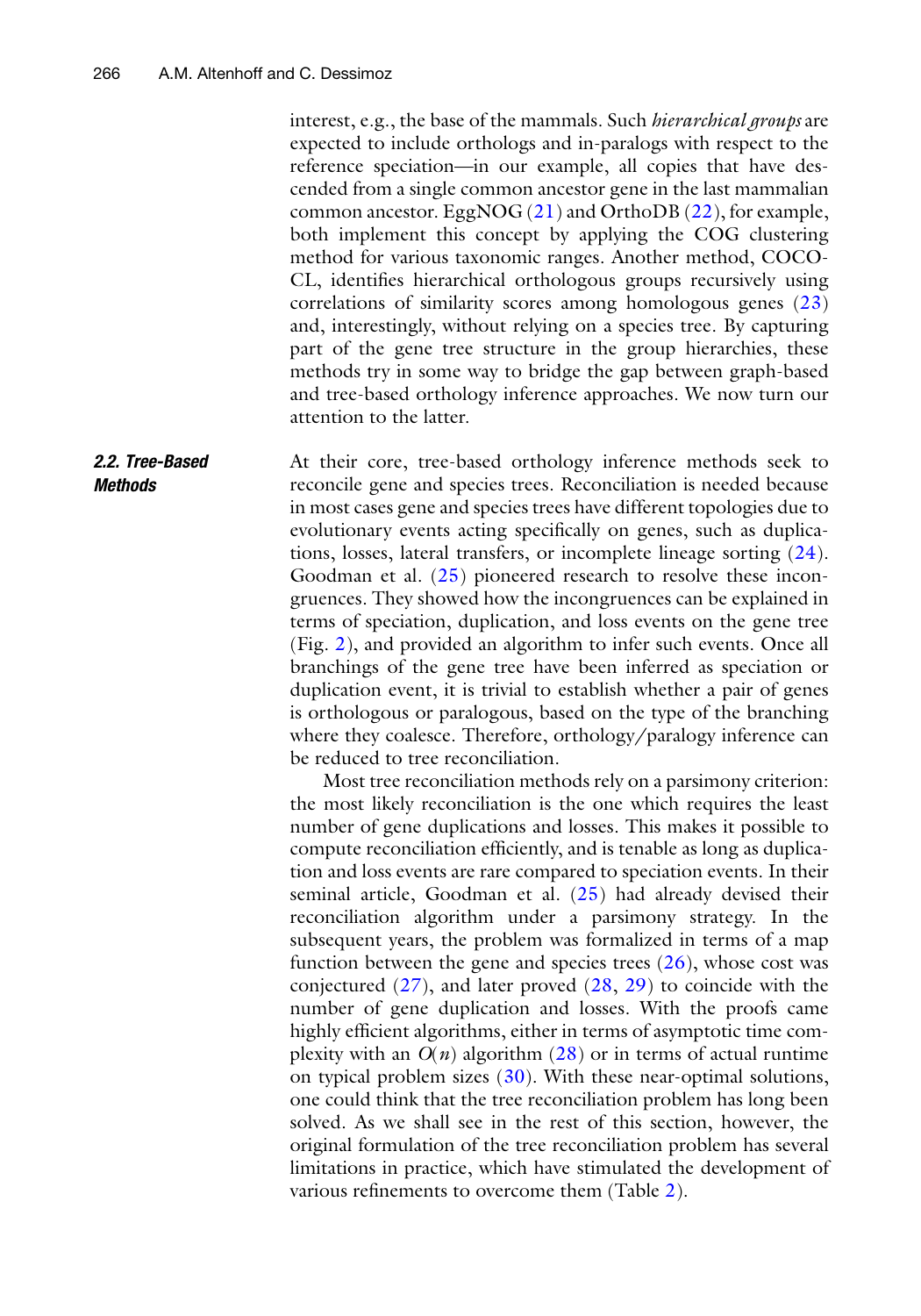<span id="page-8-0"></span>

Fig. 2. Schematic example of the gene/species tree reconciliation. The gene tree and species tree are not compatible. Reconciliation methods resolve the incongruence between the two by inferring speciation, duplication, and losses events on the gene tree. The reconciled tree indicates the most parsimonious history of this gene, constrained to the species tree. The simple representation (bottom right) suggests that the human and frog genes are orthologs, and that they are both paralogous to the dog gene.

A first problem ignored by most early reconciliation algorithms lies in the uncertainty often associated with the species tree, which these methods assume as correct and heavily rely upon.

One way of dealing with the uncertainties is to treat unresolved parts of the species tree as multifurcating nodes (also known as soft polytomies). By doing so, the reconciliation algorithm is not forced to choose for a specific type of evolutionary event in ambiguous regions of the tree. This approach is, for instance, implemented in *TreeBeST* [\(31\)](#page-18-0) and used in the *Ensembl Compara* project  $(32)$  $(32)$  $(32)$ .

Alternatively, van der Heijden et al.  $(33)$  $(33)$  demonstrated that it is often possible to infer speciation and duplication events on a gene tree without knowledge of the species tree. Their approach, which they call *species-overlap*, identifies for a given split the species represented in the two subtrees induced by the split. If at least one species has genes in both subtrees, a duplication event is inferred; else, a speciation event is inferred. In fact, this approach is a special case of soft polytomies, where all internal nodes have been collapsed.

2.2.1. Unresolved Species Tree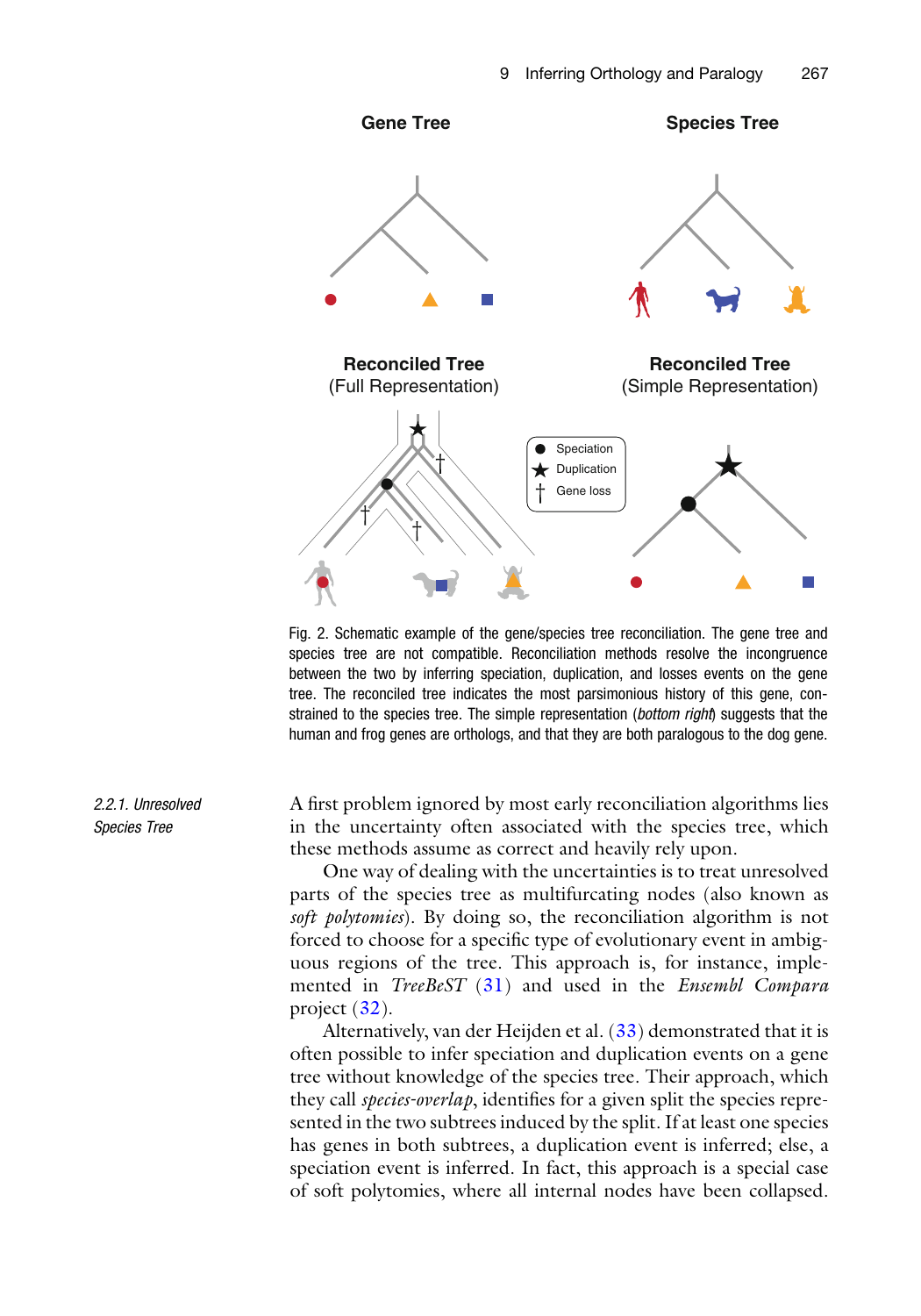## <span id="page-9-0"></span>Table 2 Overview of gene/species tree reconciliation methods and their main properties

| Method                      | Species tree <sup>a</sup> | <b>Rooting</b> <sup>b</sup>    | Gene tree<br>uncertainty <sup>c</sup> | Framework <sup>d</sup> | <b>Available</b><br>Algo/DB | <b>Reference</b> |
|-----------------------------|---------------------------|--------------------------------|---------------------------------------|------------------------|-----------------------------|------------------|
| <b>SDI</b>                  | Fully resolved            | n.a.                           | None                                  | <b>MP</b>              | $X/-$                       | (30)             |
| <b>RIO</b>                  | Fully resolved            | min dupl                       | <b>Bootstrap</b>                      | <b>MP</b>              | $-\big/ X^5$                | (37)             |
| OrthoStrapper               | Fully resolved            | min dupl                       | <b>Bootstrap</b>                      | <b>MP</b>              | $X/-$                       | (39)             |
| <b>GSR</b>                  | Fully resolved            | n.a.                           | n.a.                                  | Probabilistic          | $X/-$                       | (54, 57)         |
| <b>HOGENOM</b>              | Partially resolved        | Min dupl                       | Multifurcate                          | <b>MP</b>              | X/X                         | (50, 79)         |
| Softparsmap                 | Partially resolved        | Min dupl $+$<br>min loss       | Multifurcate                          | - MP                   | $X/-$                       | (38)             |
| Ensembl/<br><b>TreeBeST</b> | Partially resolved        | Min dupl $+$<br>min loss       | None                                  | <b>MP</b>              | $-\big/ X$                  | (31, 32)         |
| <b>LOFT</b>                 | Species overlap           | Min dupl                       | None                                  | MP                     | $X/-$                       | (33)             |
| PhylomeDB                   | Species overlap           | Outgroup                       | None                                  | <b>MP</b>              | $-\big/ X$                  | (34)             |
| <b>BranchClust</b>          | Species overlap           | Min number None<br>of clusters |                                       | n.a.                   | $-\big/ X$                  | (35)             |

<sup>a</sup>Required species tree: Fully resolved, multifurcations allowed, computed from species overlap

<sup>b</sup>Approach to root gene tree (n.a. indicates that the initial rooting is assumed to be correct)

Approach taken to handle reconstruction uncertainties of the gene tree (bootstrap: reconcile every bootstrap sample; multifurcate: splits in the gene tree with low support are collapsed)

d Used optimization framework (MP, maximum parsimony)

e No longer maintained

Thus, the only information needed for this approach is a rooted gene tree. Since then, this approach has been adopted in other projects, such as PhylomeDB ([34](#page-18-0)). A different, but conceptually related, idea was proposed by Poptsova and Gogarten  $(35)$  $(35)$ : their BranchClust method delineates COGs-like clusters in gene trees by identifying subtrees consisting of sequences represented in most species.

2.2.2. Rooting The classical reconciliation formulation requires both gene and species trees to be rooted. But most models of sequence evolution are time reversible and thus do not allow to infer the rooting of the reconstructed gene tree. Hallett and Lagergren ([36](#page-18-0)) proposed to root a gene tree so that it minimizes the number of duplication events. Thus, this method uses the parsimony principle for both rooting and reconciliation. For cases of multiple optimal rootings, Zmasek and Eddy ([37](#page-18-0)) suggested in the software package RIO to break ties by selecting the tree that minimizes the tree height. As an alternative, Berglund-Sonnhammer et al. [\(38](#page-18-0)) suggested to use the rooting which minimizes the number of gene losses.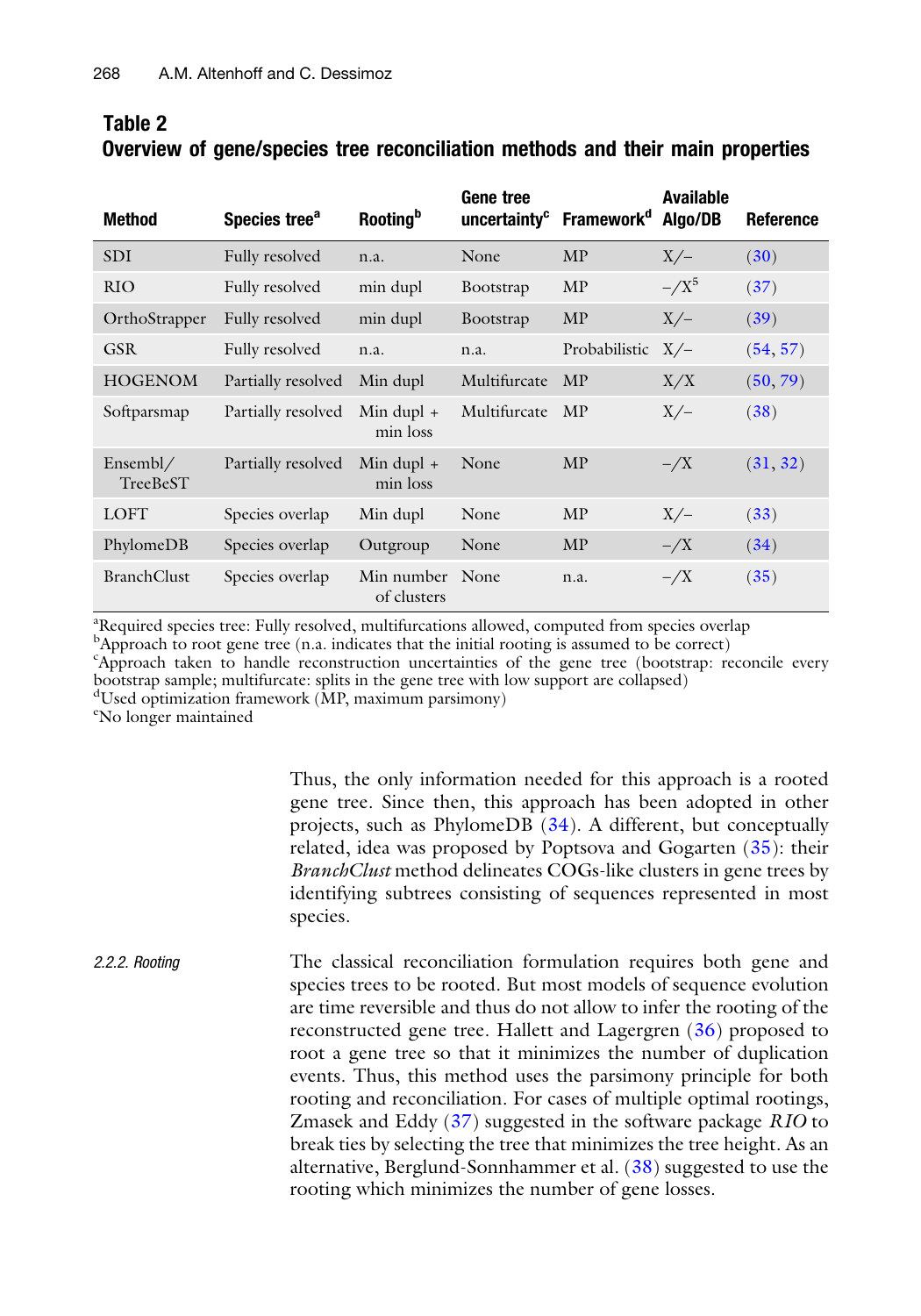Another approach, proposed by Storm and Sonnhammer ([39\)](#page-18-0) and implemented in *Orthostrapper*, is to place the root at the "center of the tree." The idea of this method goes back to Farris ([40](#page-19-0)) and is motivated by the concept of a molecular clock. But for most gene families, assuming a constant rate of evolution is inappropriate [\(41,](#page-19-0) [42](#page-19-0)), and thus this approach is not used widely.

For species tree, the most common and reliable way of rooting trees is by identifying an outgroup species. Recently, Huerta-Cepas et al. ([34\)](#page-18-0) have used genes from outgroup species to root gene trees. One main potential problem with this approach is that in many situations it can be difficult to identify a suitable outgroup. For example, in analysis covering all kingdoms of life, an outgroup species may not be available or the relevant genes might have been lost ([43\)](#page-19-0). A suitable outgroup needs to be close enough to allow for reliable sequence alignment, yet it must have speciated clearly before any other species separated. Furthermore, ancient duplications can cause outgroup species to carry *ingroup* genes. These difficulties make this approach more challenging for automated large-scale analysis [\(44\)](#page-19-0).

Another assumption made in the original tree reconciliation problem is the (topological) correctness of the gene tree. But it has been shown that this assumption is commonly violated often due to finite sequence lengths, taxon sampling ([45](#page-19-0), [46\)](#page-19-0), or gene evolution model violations ([47\)](#page-19-0). On the other hand, techniques of expressing uncertainties in gene tree reconstruction via support measures, e.g., bootstrap values, have become well established. Storm and Sonnhammer [\(39](#page-18-0)) and Zmasek and Eddy ([37](#page-18-0)) independently suggested to extend the bootstrap procedure to reconciliation, thereby reducing the dependency of the reconciliation procedure on any one gene tree while providing a measure of support of the inferred speciation/duplication events. The downsides of using the bootstrap are the high computational costs and interpretation difficulties associated with it (see, e.g.,  $48, 49$  $48, 49$  $48, 49$ , for discussions).

> Similarly to how unresolved species tree can be handled, unresolved parts of the gene tree can also be collapsed into multifurcating nodes. For instance, Dufayard et al. [\(50](#page-19-0)) (HOGENOM) and Berglund-Sonnhammer et al.  $(38)$  $(38)$  $(38)$   $(Softparsmap)$  collapse branches with low bootstrap support values.

> A third way of tackling this problem consists in simultaneously solving both the gene tree reconstruction and reconciliation problems ([51\)](#page-19-0). They use the parsimony criterion of minimizing the number of duplication events to improve on the gene tree itself. This is achieved by rearranging the local gene tree topology of regions with low bootstrap support such that the number of duplications and losses is further reduced.

2.2.3. Gene Tree **Uncertainty**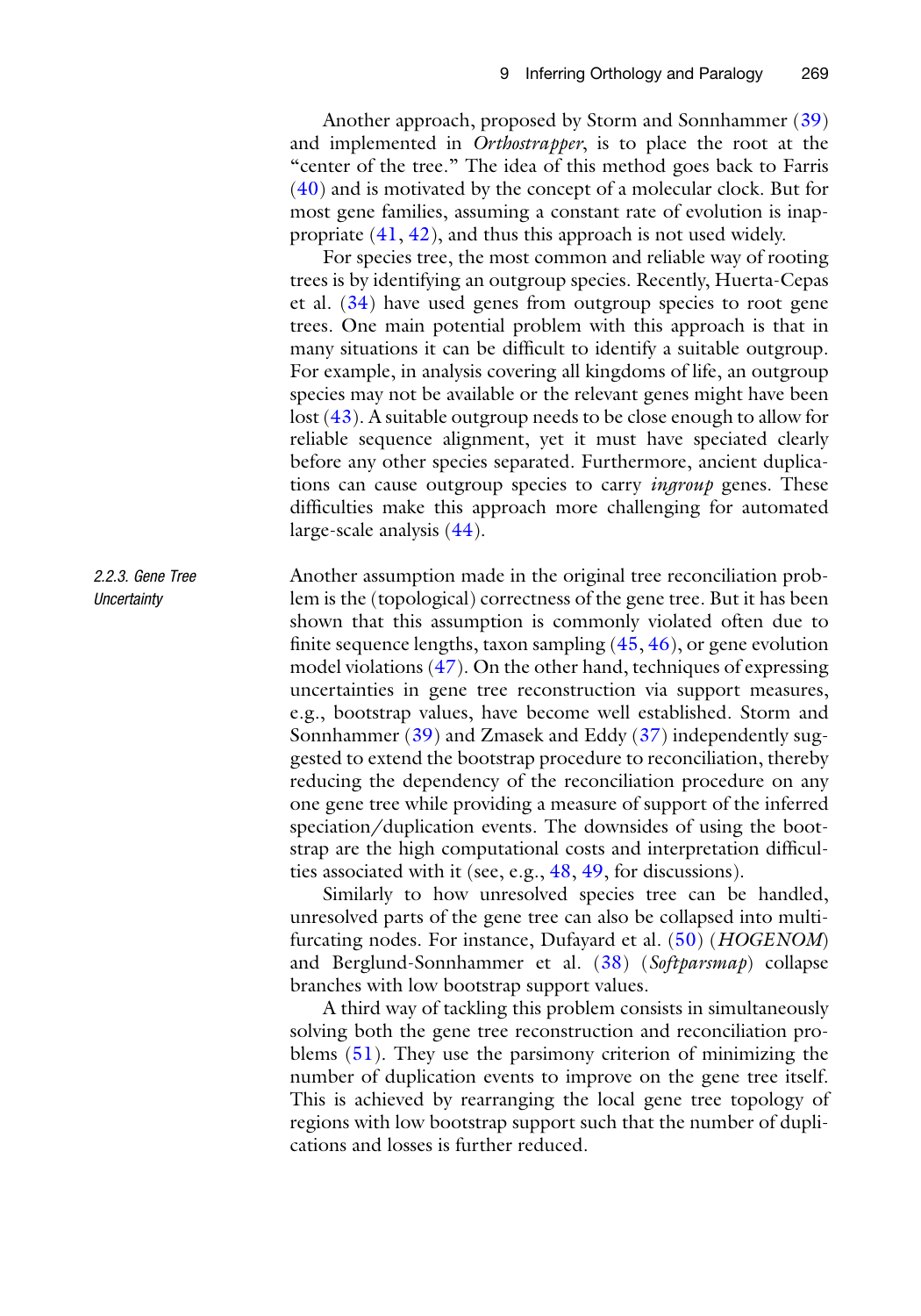<span id="page-11-0"></span>2.2.4. Parsimony Versus Likelihood

All the approaches mentioned so far try to minimize the number of gene duplication events. This is generally justified by a parsimony argument, which assumes that gene duplications and losses are rare events. But what if this assumption is frequently violated? Little is known about duplication and loss rates in general  $(52)$  $(52)$  $(52)$ , but there is strong evidence for historical periods with high gene duplication occurrence rates ([53\)](#page-19-0) or gene families specifically prone to massive duplications (e.g., olfactory receptor, opsins, serine/threonine kinases, etc.).

Motivated by this reasoning, Arvestad et al. ([54\)](#page-19-0) introduced the idea of a probabilistic model for tree reconciliation. They used a Bayesian approach to estimate the posterior probabilities of a reconciliation between a given gene and species tree using Markov Chain Monte Carlo (MCMC) techniques. Arvestad et al. ([55\)](#page-19-0) modeled gene duplication and loss events through a birth–death process. In the subsequent years, they refined their method to also model sequence evolution and substitution rates in a unified framework called Gene Sequence evolution model with iid Rates  $(GSR)$   $(56, 57)$  $(56, 57)$  $(56, 57)$ .

Perhaps, the biggest problem with the probabilistic approach is that it is not clear how well the assumptions of their model (the birth-death process with fixed parameters) relate to the true process of gene duplication and gene loss. In a recent study, Doyon et al. ([58](#page-19-0)) have compared the maximum parsimony reconciliation trees from 1,278 fungi gene families to the probabilistically reconciled trees using gene birth/death rates fitted from the data. They found that in all but two cases the maximum parsimony scenario corresponds to the most probable one. This remarkably high level of consistency indicates that in terms of the accuracy of the "best" reconciliation there is little to gain from using a likelihood approach over the parsimony criterion of minimizing the number of duplication events. But how this result generalizes to other datasets has yet to be investigated.

2.3. Graph-Based Versus Tree-Based: Which Is Better? Given the two fundamentally different paradigms in orthology inference that we reviewed in this section, one can wonder which is better. Conceptually, tree reconciliation methods have several advantages. In terms of inference, by considering all sequences jointly, it can also be expected that they can extract more information from the sequences, which should translate into higher statistical power. In terms of their output, reconciled gene trees provide the user more information than pairs or groups of orthologs. For example, the trees display the order of duplication and speciation events, as well as evolutionary distances between these events. In practice, however, these methods have the disadvantage of having much higher computational complexity than their graphbased counterparts. Furthermore, the two approaches are in practice often not that strictly separated. Tree-based methods often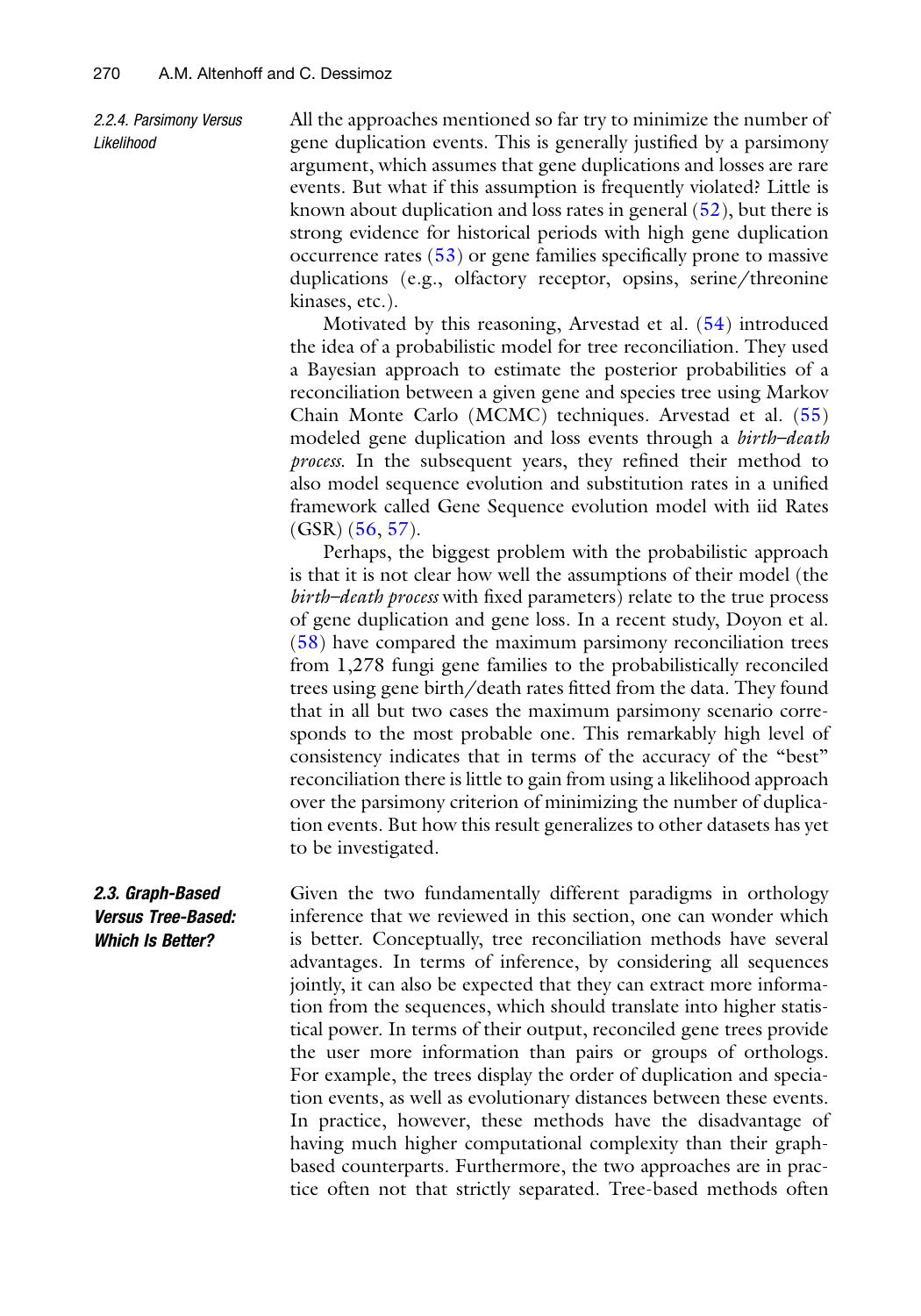start with a graph-based clustering step to identify families of homologous genes. Conversely, several hierarchical grouping algorithms also rely on species trees in their inference.

Thus, it is difficult to make general statements about the relative performance of the two classes of inference methods. Instead, we need to evaluate methods on an individual basis, based on empirical tests. As we shall see in the next section, this is an entire topic of its own.

#### 3. Benchmarking **Orthology**

Assessing the quality of orthology predictions is important, but difficult. The main challenge is that the precise evolutionary history of entire genomes is largely unknown and, thus, predictions can only be validated indirectly, using surrogate measures. To be informative, such measures need to strongly correlate with orthology/ paralogy. At the same time, they should be independent from the methods used in the orthology inference process. (To be precise, inferred orthology/paralogy and the surrogate measure should be conditionally independent with respect to true orthology/paralogy.) Concretely, this means that the orthology inference is not based on the surrogate measure, and the surrogate measure is not derived from orthology/paralogy.

The first surrogate measures proposed revolved around conservation of function ([59](#page-19-0)). This was motivated by the common belief that orthologs tend to have conserved function while paralogs tend to have different functions. Thus, Hulsen et al. ([59\)](#page-19-0) assessed the quality of ortholog predictions in terms of conservation of co-expression levels, domain annotation, and protein–protein interaction (PPI) partners. In addition, they also proposed using conservation of gene neighborhood as surrogate measure: the fraction of orthologs that have neighboring genes themselves orthologs is an indicator of consistency, and therefore to some extent also of quality of orthology predictions. The main limitation of these measures is that it is not so clear how much they correlate with orthology/paralogy. Indeed, it has been argued that the difference in function conservation trends between orthologs and paralogs might be much smaller than commonly assumed, and indeed many examples are known of orthologs that have dramatically different functions [\(60\)](#page-19-0). Similarly, gene neighborhood can be conserved among paralogs, such as those resulting from whole-genome duplications. Furthermore, some methods use gene neighborhood conservation to help in their inference process, which can bias the assessment done on such measures (principle of independence stated above).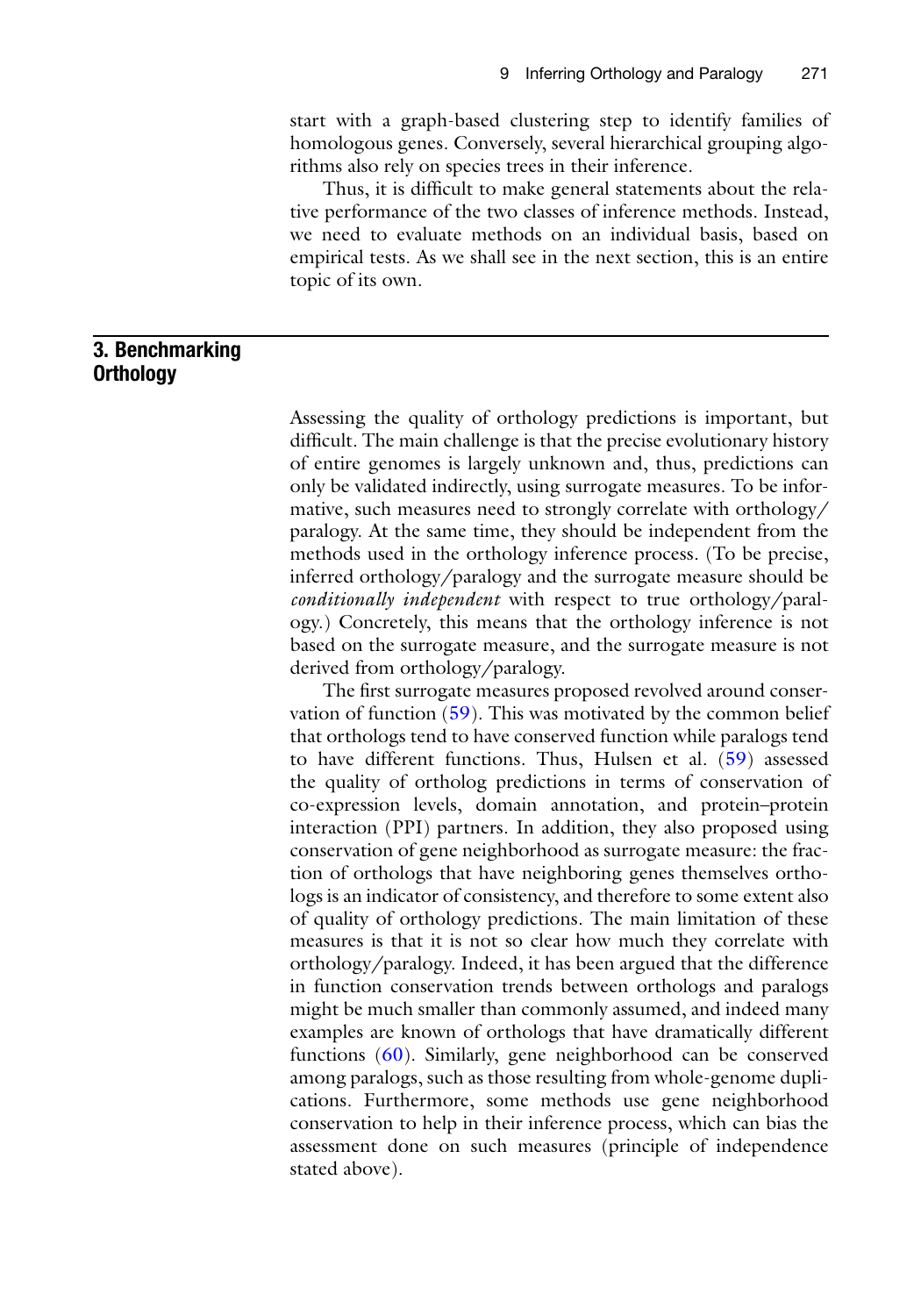The quality of ortholog predictions can also be assessed based on phylogeny. By definition, the tree relating a set of genes all orthologous to one another only contains speciation splits, and has the same topology as the underlying species. We introduced a benchmarking protocol that quantify how well the predictions from various orthology inference methods agree with undisputed species tree topologies  $(61)$  $(61)$  $(61)$ . The advantage of this measure is that by virtue of directly ensuing from the definition of orthology it correlates strongly with it, and thus satisfies the first principle. However, the second principle, independence from the inference process, is not satisfied with methods relying on the species tree typically, all reconciliation methods, but also most graph-based methods producing hierarchical groups. In such cases, interpretation of the results must be done carefully.

For inference methods based on reconciliation between gene and species trees, Vilella et al.  $(32)$  proposed a different phylogenybased assessment scheme. For any duplication node of the labeled gene tree, a consistency score is computed, which captures the balance of the species found in the two subtrees. Unbalanced nodes correspond to an evolutionary scenario involving extensive gene losses and therefore, under the principle of parsimony, are less likely to be correct. Given that studies to date tend to support the adequacy of the parsimony criterion in the context of gene family dynamics (Subheading [2.2.4](#page-11-0)), it can be expected that this metric correlates highly with correct orthology/paralogy assignments. However, since virtually all tree-based methods themselves incorporate this very criterion in their objective function (i.e., minimizing the number of gene duplications and losses), the principle of independence is violated, and thus the adequacy of this measure is questionable.

Finally, Chen et al. ([62](#page-20-0)) proposed a purely statistical benchmark based on latent class analysis (LCA). Given the absence of definitive answer on whether two given genes are orthologs, the authors argue that by looking at the agreement and disagreement of predictions made by several inference methods on a common dataset one can estimate the reliability of individual predictors. More precisely, LCA is a statistical technique that computes maximum likelihood estimates of sensitivity and specificity rates for each orthology inference methods, given their predictions and an error model. This is attractive because it does not depend on any surrogate measure. However, the results depend on the error model assumed. Thus, we are of the opinion that LCA merely shifts the problem of assessing orthology to the problem of assessing an error model of various orthology inference methods.

Overall, it becomes apparent that there is no "magic bullet" strategy for orthology benchmarking, as each approach discussed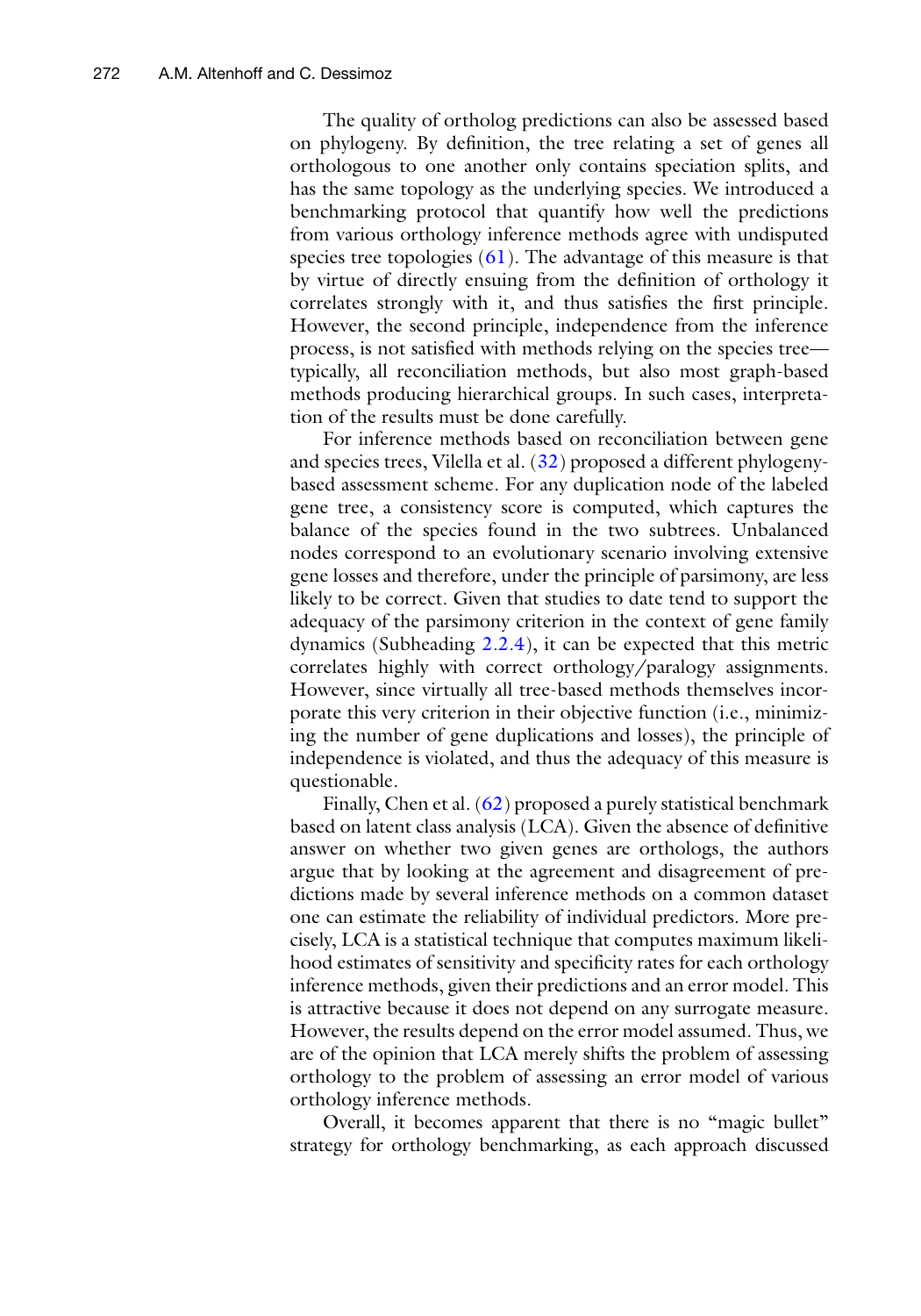here has its limitations (though some limitations are more serious than others). Nevertheless, comparative studies based on these various benchmarking measures have reported surprisingly consistent findings  $(20, 59, 61, 62)$  $(20, 59, 61, 62)$  $(20, 59, 61, 62)$  $(20, 59, 61, 62)$  $(20, 59, 61, 62)$  $(20, 59, 61, 62)$  $(20, 59, 61, 62)$  $(20, 59, 61, 62)$ : these assessment generally observe that there is a trade-off between accuracy and coverage, and most common databases are situated on a Pareto frontier. The various assessments concur that the "best" orthology approach is highly dependent on the various possible applications of orthology.

#### 4. Applications

As we have seen so far, there is a large diversity in the methods for orthology inference. The main reason is that, although the methods discussed here all infer orthology as part of their process, many of them have been developed for different reasons and have different ultimate goals. Unfortunately, this is often not mentioned explicitly, and tend to be a source of confusion. In this section, we review some of these ultimate goals, and discuss which methods and representation of orthology are better suited to address them and why.

As mentioned in the introduction, most interest for orthology is in the context of function prediction, and is largely based on the belief that orthologs tend to have conserved function. A conservative approach consists in propagating function between one-to-one orthologs, i.e., pairs of orthologous genes that have not undergone gene duplication since they diverged from one another. Several orthology databases directly provide one-to-one orthology predictions. But even with those that do not, it might still be possible to obtain such predictions, for instance by selecting hierarchical groups containing at most one sequence in each species or extracting from reconciled trees subtrees with no duplication. A more sophisticated approach consists in propagating gene function annotations across genomes on the basis of the full reconciled gene tree. Thomas et al. ([63](#page-20-0)), for instance, proposed a way to assign gene function to uncharacterized proteins using a gene tree and a Hidden Markov Model (HMM) among gene families. Engelhardt et al. [\(64\)](#page-20-0) developed a Bayesian model of function change along reconciled gene trees, and showed that their approach significantly improves upon several methods based on pairwise gene function propagation. Ensembl Compara  $(32)$  $(32)$  or Panther  $(63)$  $(63)$  are two major databases providing reconciled gene trees.

Since Darwin, one traditional question in biology has always been how species are related to each other. As we recall in the introduction of this chapter, Fitch's original motivation for defining orthology was phylogenetic inference. Indeed, the gene tree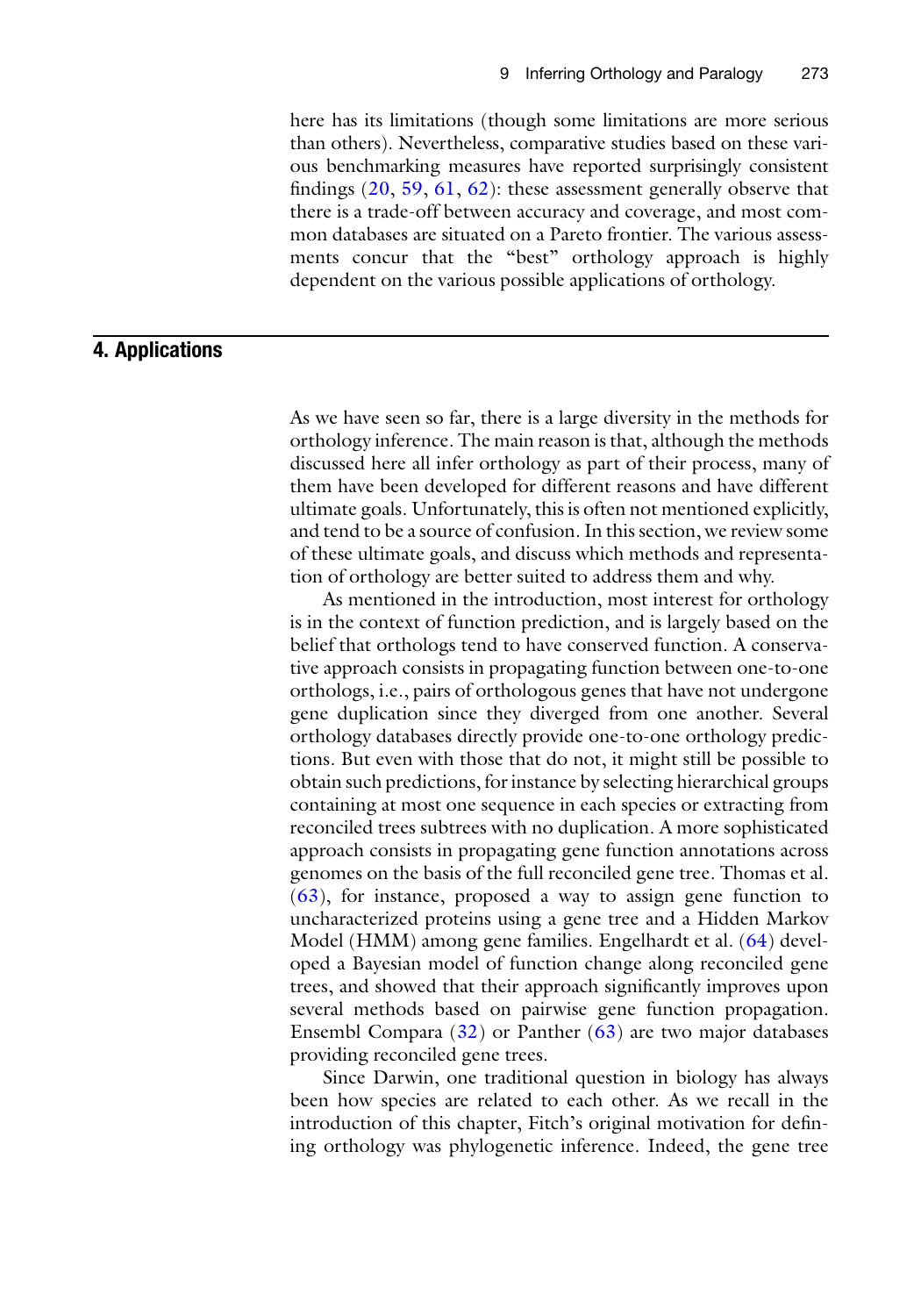reconstructed from a set of genes which are all orthologous to each other should by definition be congruent to the species tree. OMA Groups ([11](#page-17-0)) have this characteristic and, crucially, are constructed without the help of a species tree.

Yet another application associated with orthology are general alignments between genomes, e.g., PPI network alignments or whole-genome alignments. Finding an optimal PPI network alignment between two genomes on the basis of the network topology alone is a computationally hard problem (i.e., it is an instance of the subgraph isomorphism problem which is NP complete  $(65)$  $(65)$ ). Orthology is often used as heuristic to constrain the mapping of the corresponding genes between the two networks, and thus to reduce the problem of complexity of aligning networks  $(66)$  $(66)$ . For wholegenome alignments, people most often use homologous regions and use orthologs as anchor points  $(67)$ . These types of applications typically rely on ortholog predictions between pairs of genomes, as provided, e.g., by Inparanoid  $(10)$  $(10)$  $(10)$  or OMA  $(11)$  $(11)$  $(11)$ .

## 5. Conclusions and Outlook

The distinction between orthologs and paralogs is at the heart of many comparative genomics studies and applications. The original and generally accepted definition of orthology is based on the evolutionary history of pairs of genes. By contrast, there is considerable diversity in how groups of orthologs are defined. These differences largely stem from the fact that orthology is a nontransitive relation, and therefore dividing genes into orthologous groups either misses or wrongly includes orthologous relations. This makes it important and worthwhile to identify the type of orthologous group best suited for a given application.

Regarding inference methods, we observe that while most approaches can be ordered into two fundamental paradigms graph based and tree based—the difference between the two is shrinking, with graph-based methods increasingly striving to capture more of the evolutionary history. On the other hand, the rapid pace at which new genomes are sequenced limits the applicability of tree-based methods, computationally more demanding.

Benchmarking this large variety of methods remains a hard problem—not only from a conceptual point as described above, but also because of very practical challenges, such as heterogeneous data formats, genome versions, or gene identifiers. This has been recognized by the research community and there is now a joint initiative to overcome at least these practical hurdles [\(68\)](#page-20-0).

Looking forward, we see potential in extending the current model of gene evolution, which is limited to speciation,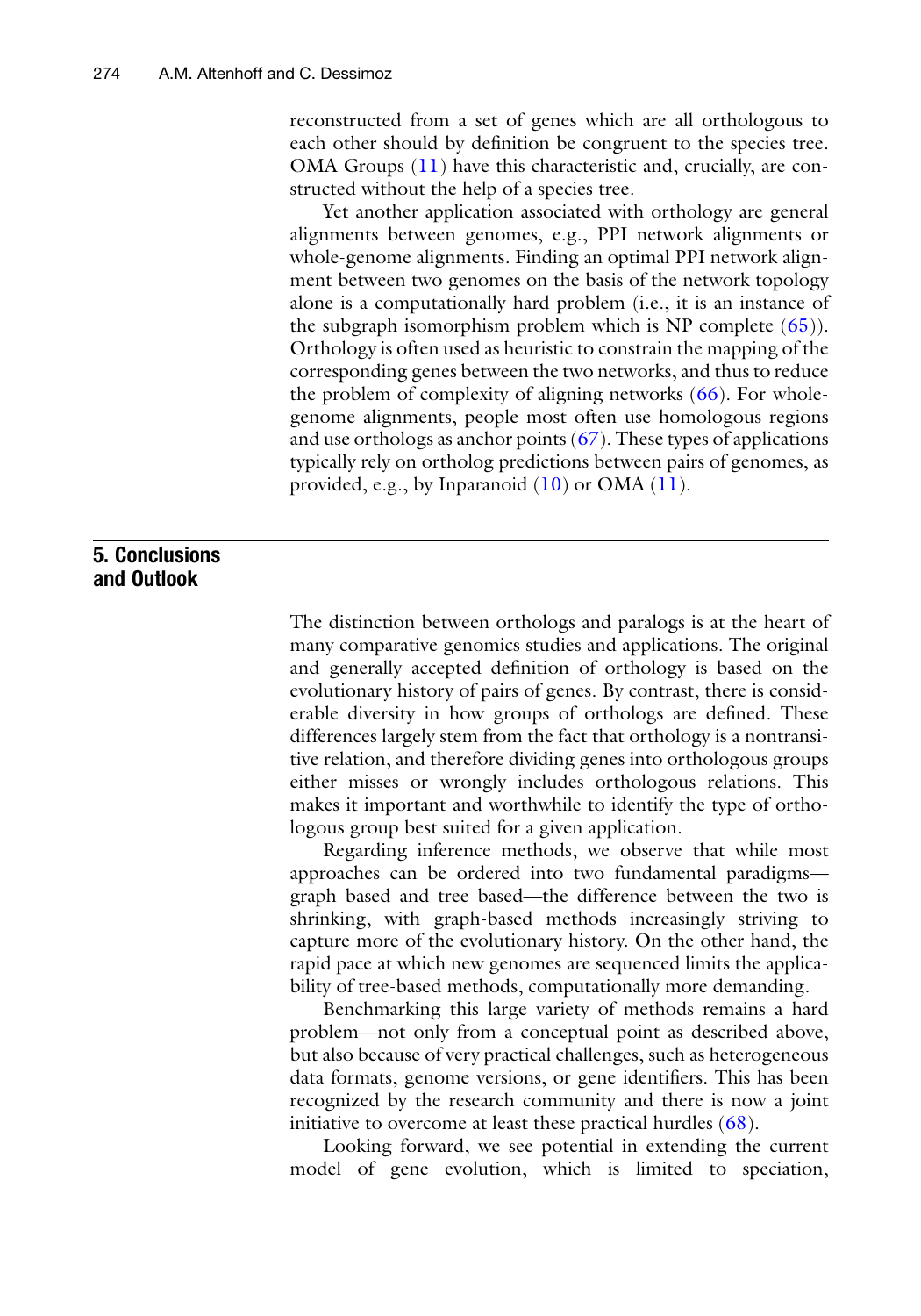duplication, and loss events. Indeed, nature is often much more complicated. For instance, lateral gene transfer (LGT) is believed to be a major mode of evolution in prokaryotes. While there has been several attempts at extending tree reconciliation algorithms to detecting LGT [\(69](#page-20-0), [70\)](#page-20-0), none of these have been adopted by orthology databases. Another relevant evolutionary process omitted by most methods are whole-genome duplications (WGDs). Even though WGD events act jointly on all gene families, with few exceptions [\(71](#page-20-0), [72](#page-20-0)), most methods consider each gene family independently.

Overall, the orthology/paralogy dichotomy has proved to be useful, but also inherently limited. Reducing the whole evolutionary history of homologous genes into binary pairwise relations is bound to be a simplification—and at times an oversimplification. Thus, the trend toward capturing more features of the evolutionary history of genes can be expected to continue for a long time, as we are nowhere close to grasp the formidable complexity of nature.

#### 6. Exercises



where duplications are depicted as  $\star$ , and all other splits are speciations.

*Problem* #1: Draw the corresponding orthology graph, where the vertices correspond to the observed genes and the edges indicate orthologous relations between them.

Problem #2: Apply the following two clustering methods on your orthology graph. First, reconstruct all the maximal fully connected subgraphs (cliques) that can be found. Second, reconstruct the COGs. COGs are built by merging triangles of orthologs whenever they share a common face. Remember that in both methods a gene can only belong to one cluster.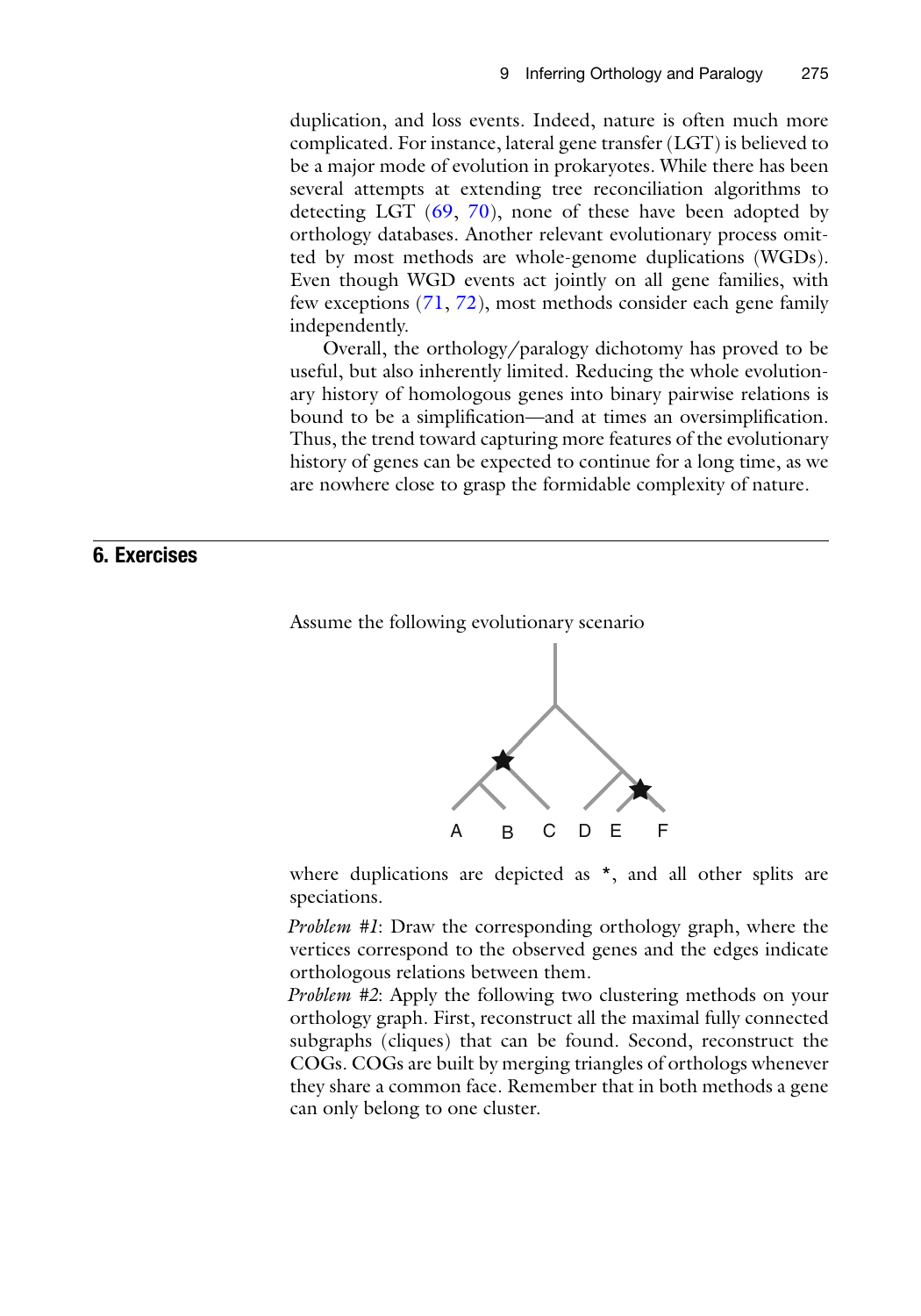#### <span id="page-17-0"></span>Acknowledgments

We thank Stefan Zoller for helpful feedback on the manuscript. Part of this chapter started as assignment for the graduate course "Reviews in Computational Biology" (263-5151-00L) at ETH Zurich.

#### **References**

- 1. Dewey C (2012) Whole-genome alignment. In Anisimova, M., (ed.), Evolutionary genomics: statistical and computational methods (volume 1). Methods in Molecular Biology, Springer Science+Business media, LLC.
- 2. Alioto T (2012) Gene prediction. In Anisimova, M., (ed.), Evolutionary genomics: statistical and computational methods (volume 1). Methods in Molecular Biology, Springer Science+Business media, LLC.
- 3. Loytynoja A (2012) Alignment methods: strategies, challenges, benchmarking, and comparative overview. In Anisimova, M., (ed.), Evolutionary genomics: statistical and computational methods (volume 1). Methods in Molecular Biology, Springer Science+Business media, LLC.
- 4. Walter M Fitch. Distinguishing homologous from analogous proteins. Syst Zool, 19 (2):99–113, 1970.
- 5. Arnold Kuzniar, Roeland C H J van Ham, Sándor Pongor, and Jack A M Leunissen. The quest for orthologs: finding the corresponding gene across genomes. Trends Genet, 24 (11):539–51, Nov 2008.
- 6. Roman L. Tatusov, Eugene V. Koonin, and David J. Lipman. A genomic perspective on protein families. Science, 278(5338):631–7, 1997.
- 7. Ross Overbeek, Michael Fonstein, Mark D. Souza, Gordon D. Pusch, and Natalia Maltsev. The use of gene clusters to infer functional coupling. Proc. Natl. Acad. Sci. U.S.A., 96:2896–2901, 1999.
- 8. Temple F. Smith and Michael S. Waterman. Identification of common molecular subsequences. *J. Mol. Biol.*, 147:195-197, 1981.
- 9. Altschul S F, Madden T L, Schaffer A A, Zhang J, Zhang Z, Miller W, and Lipman D J. Gapped blast and psi-blast: a new generation of protein database search programs. Nucleic Acids Res., 25(17):3389–3402, Sep 1997.
- 10. Remm M, Storm CE, and Sonnhammer EL. Automatic clustering of orthologs and in-paralogs from pairwise species comparisons. *J Mol* Biol, 314(5):1041–52, 2001.
- 11. Christophe Dessimoz, Gina Cannarozzi, Manuel Gil, Daniel Margadant, Alexander Roth, Adrian Schneider, and Gaston Gonnet. OMA, a comprehensive, automated project for the identification of orthologs from complete genome data: Introduction and first achievements. In Aoife McLysath and Daniel H. Huson, editors, RECOMB 2005 Workshop on Comparative Genomics, volume LNBI 3678 of Lecture Notes in Bioinformatics, pages 61–72. Springer-Verlag, 2005.
- 12. Fulton DL, Li YY, Laird MR, Horsman BG, Roche FM, and Brinkman FS. Improving the specificity of high-throughput ortholog prediction. BMC Bioinformatics, 28(7): 270, 2006.
- 13. Wall D P, Fraser H B, and Hirsh A E. Detecting putative orthologs. Bioinformatics, 19(13): 1710–1711, 2003.
- 14. Liisa B. Koski and G. Brian Golding. The closest BLAST hit is often not the nearest neighbor. J Mol Evol, 52(6):540–542, 2001.
- 15. Alexander C Roth, Gaston H Gonnet, and Christophe Dessimoz. The algorithm of OMA for large-scale orthology inference. BMC Bioinformatics, 9:518, 2008. doi: 10.1186/1471- 2105-9-518.
- 16. Christophe Dessimoz, Brigitte Boeckmann, Alexander C J Roth, and Gaston H Gonnet. Detecting non-orthology in the cogs database and other approaches grouping orthologs using genome-specific best hits. Nucleic Acids Res, 34(11):3309–3316, 2006. doi: 10.1093/ nar/gkl433. URL http://dx.doi.org/ 10.1093/nar/gkl433.
- 17. David M Kristensen, Lavanya Kannan, Michael K Coleman, Yuri I Wolf, Alexander Sorokin, Eugene V Koonin, and Arcady Mushegian. A low-polynomial algorithm for assembling clusters of orthologous groups from intergenomic symmetric best matches. Bioinformatics, 26(12):1481–1487, Jun 2010. doi: 10.1093/ bioinformatics/btq229. URL http://dx.doi. org/10.1093/bioinformatics/btq229.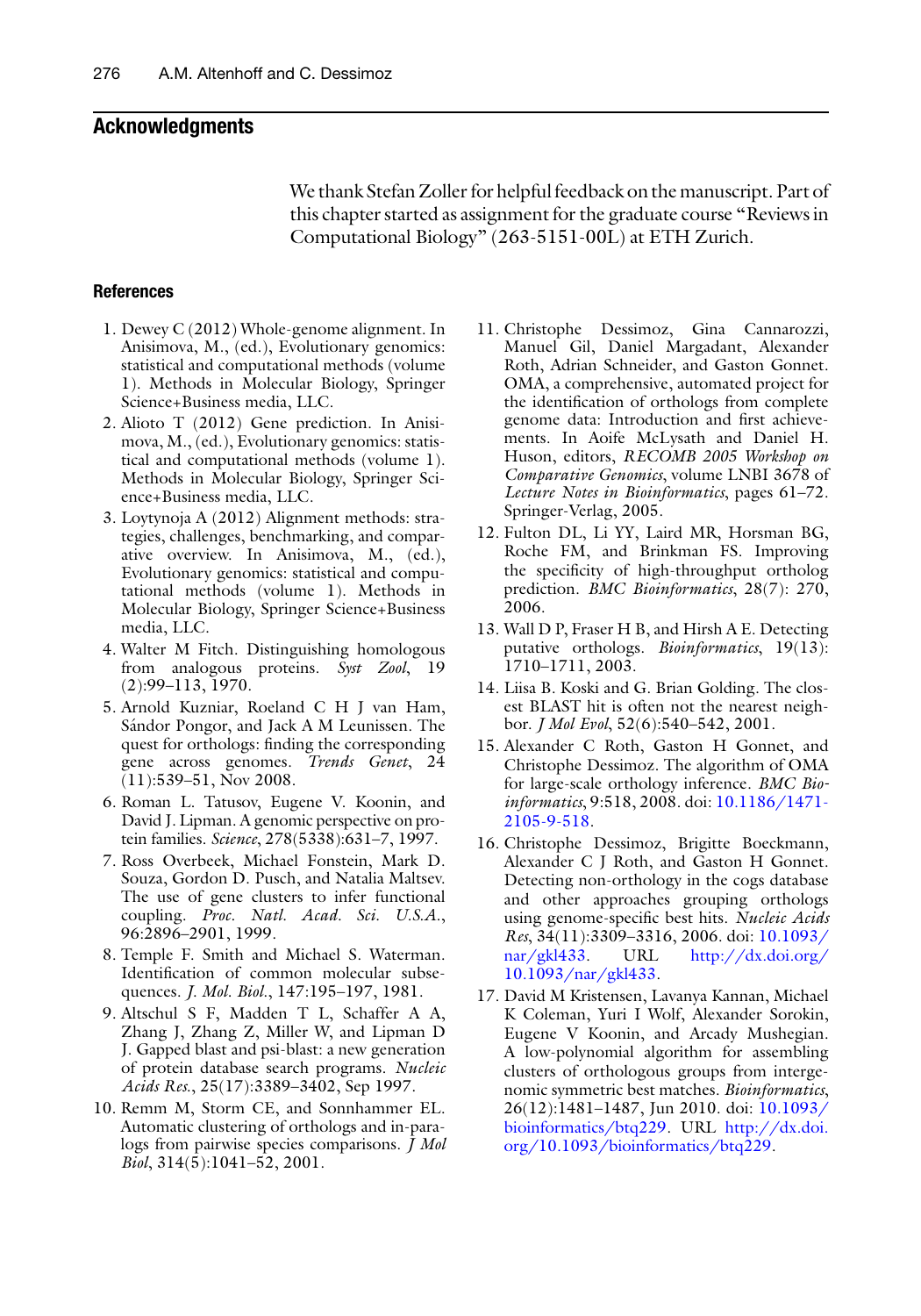- <span id="page-18-0"></span>18. Li Li, Christian J Jr Stoeckert, and David S Roos. Orthomcl: identification of ortholog groups for eukaryotic genomes. Genome Res, 13(9):2178–2189, Sep 2003.
- 19. Stijn van Dongen. Graph Clustering by Flow Simulation. PhD thesis, University of Utrecht, May 2000.
- 20. Brigitte Boeckmann, Marc Robinson-Rechavi, Ioannis Xenarios, and Christophe Dessimoz. Conceptual framework and pilot study to benchmark phylogenomic databases based on reference gene trees. Brief Bioinform, 12(5):423–435, Sep 2011.
- 21. Lars Juhl Jensen, Philippe Julien, Michael Kuhn, Christian von Mering, Jean Muller, Tobias Doerks, and Peer Bork. eggNOG: automated construction and annotation of orthologous groups of genes. Nucl. Acids Res., 36 (Database issue):D250–D254, 2008. doi: 10.1093/nar/gkm796.
- 22. Evgenia V Kriventseva, Nazim Rahman, Octavio Espinosa, and Evgeny M Zdobnov. Orthodb: the hierarchical catalog of eukaryotic orthologs. Nucleic Acids Res, 36 (Database issue):D271–D275, Jan 2008. doi: 10.1093/ nar/gkm845. URL http://dx.doi.org/ 10.1093/nar/gkm845.
- 23. Raja Jothi, Elena Zotenko, Asba Tasneem, and Teresa M Przytycka. Coco-cl: hierarchical clustering of homology relations based on evolutionary correlations. Bioinformatics, 22 (7):779–788, Apr 2006. doi: 10.1093/bioinformatics/btl009. URL http://dx.doi.org/ 10.1093/bioinformatics/btl009.
- 24. Masatoshi Nei. Molecular Evolutionary Genetics. Columbia University Press, New York, 1987.
- 25. Morris Goodman, John Czelusniak, G W Moore, and A E Romero-Herrara. Fitting the gene lineage into its species lineage: a parsimony strategy illustrated by cladograms constructed from globin sequences. Syst Zool, 28 (2):132–168, 1979.
- 26. Roderic Page. Maps between trees and cladistic – analysis of historical associations among genes, organisms, and areas. Syst Biol, 43 (1):58–77, Jan 1994.
- 27. Mirkin B, Muchnik I, and Smith T F. A biologically consistent model for comparing molecular phylogenies. J Comput Biol, 2(4):493–507, Jan 1995.
- 28. Zhang L. On a mirkin-muchnik-smith conjecture for comparing molecular phylogenies. J Comput Biol, 4(2):177–87, Jul 1997.
- 29. Oliver Eulenstein. A linear time algorithm for tree mapping. Arbeitspapiere der GMD No. 1046, St Augustine, Germany, page 1046, 1997.
- 30. Zmasek C M and Eddy S R. A simple algorithm to infer gene duplication and speciation events on a gene tree. Bioinformatics, 17(9):821–8, Sep 2001.
- 31. Heng Li, Avril Coghlan, Jue Ruan, Lachlan James Coin, Jean-KarimHrich, LaraOsmotherly, Ruiqiang Li, Tao Liu, Zhang Zhang, Lars Bolund, Gane Ka-Shu Wong, Weimou Zheng, Paramvir Dehal, Jun Wang, and Richard Durbin. Treefam: a curated database of phylogenetic trees of animal gene families. Nucleic Acids Res, 34 (Database issue):D572–D580, Jan 2006. doi: 10.1093/nar/gkj118. URL http://dx.doi. org/10.1093/nar/gkj118.
- 32. Albert J J. Vilella, Jessica Severin, Abel Ureta-Vidal, Richard Durbin, Li Heng, and Ewan Birney. Ensemblcompara genetrees: Analysis of complete, duplication aware phylogenetic trees in vertebrates. Genome research, 19 (2):327–335, 2009. doi: http://dx.doi.org/ 10.1101/gr.073585.107.
- 33. Rene TJM van der Heijden, Berend Snel, Vera van Noort, and Martijn A Huynen. Orthology prediction at scalable resolution by phylogenetic tree analysis. BMC Bioinformatics, 8 (1):83, 2007.
- 34. Jaime Huerta-Cepas, Hernán Dopazo, Joaquín Dopazo, and Toni Gabaldón. The human phylome. Genome Biol, 8(6):R109, Jan 2007. doi: 10.1186/gb-2007-8-6-r109. URL [http://](http://genomebiology.com/2007/8/6/R109) [genomebiology.com/2007/8/6/R109.](http://genomebiology.com/2007/8/6/R109)
- 35. Maria Poptsova and J Peter Gogarten. Branchclust: a phylogenetic algorithm for selecting gene families. BMC Bioinformatics, 8(1):120, 2007. doi: 10.1186/1471-2105-8-120. URL [http://www.biomedcentral.com/1471-](http://www.biomedcentral.com/1471-2105/8/120) [2105/8/120.](http://www.biomedcentral.com/1471-2105/8/120)
- 36. Hallett M and Lagergren J. New algorithms for the duplication-loss model. RECOMB '00: Apr 2000. URL [http://portal.acm.org/citation.](http://portal.acm.org/citation.cfm?id=332306.332359) [cfm?id](http://portal.acm.org/citation.cfm?id=332306.332359)=[332306.332359.](http://portal.acm.org/citation.cfm?id=332306.332359)
- 37. Zmasek C M and Eddy S R. RIO: analyzing proteomes by automated phylogenomics using resampled inference of orthologs. BMC Bioinformatics, 3(14), May 2002. doi: 10.1186/ 1471-2105-3-14.
- 38. Ann-Charlotte Berglund-Sonnhammer, Pär Steffansson, Matthew J Betts, and David A Liberles. Optimal gene trees from sequences and species trees using a soft interpretation of parsimony. *J Mol Evol*, 63(2):240-50, Aug 2006. doi: 10.1007/s00239-005-0096-1.
- 39. CE Storm and EL Sonnhammer. Automated ortholog inference from phylogenetic trees and calculation of orthology reliability. Bioinformatics, 18(1):92–9, Jan 2002.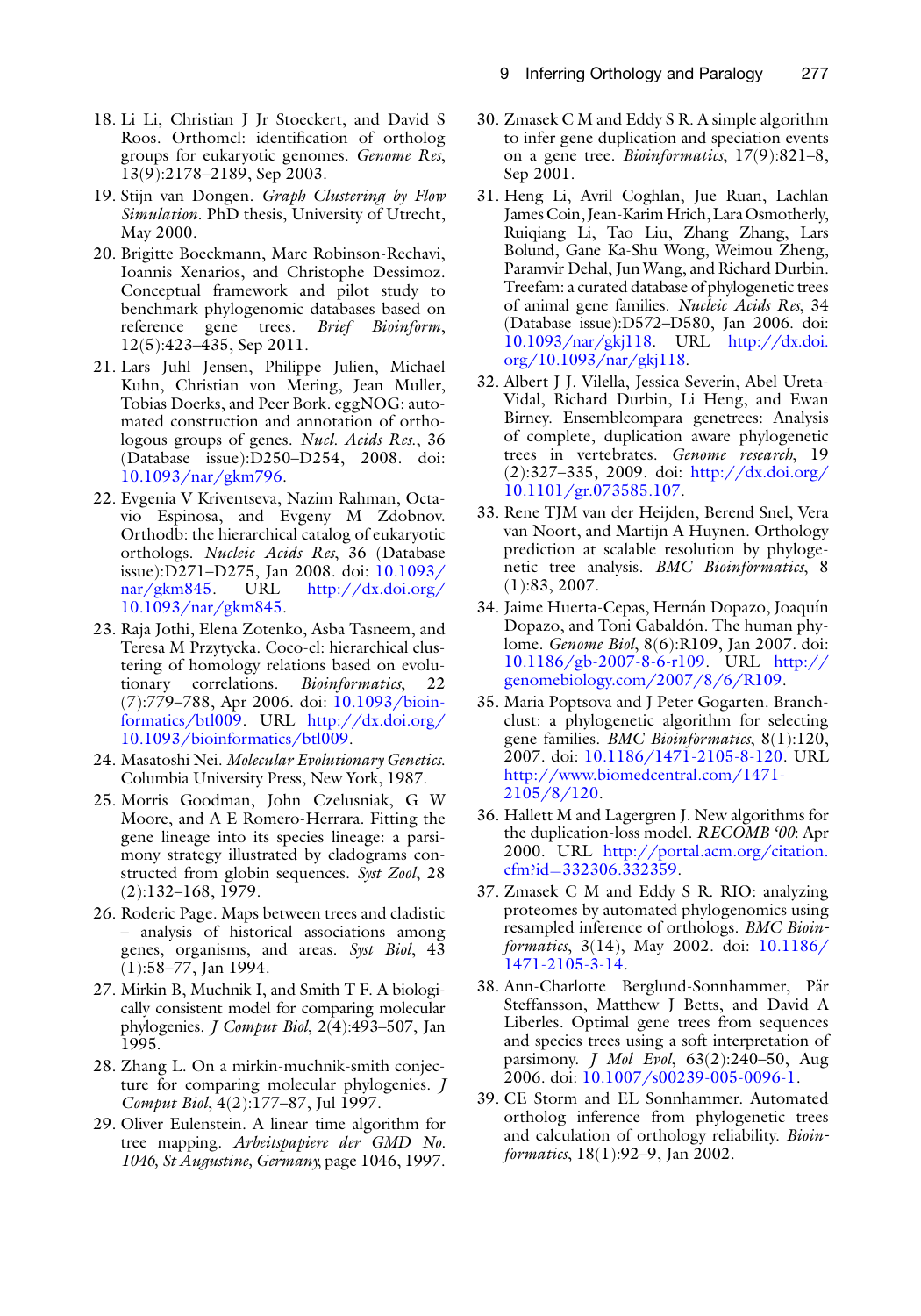- <span id="page-19-0"></span>40. James S. Farris. Estimating phylogenetic trees from distance matrices. The American Naturalist, 106(951):645–668, 1972. ISSN 00030147. URL [http://www.jstor.org/sta](http://www.jstor.org/stable/2459725)[ble/2459725.](http://www.jstor.org/stable/2459725)
- 41. Avise J C, Bowen B W, Lamb T, Meylan A B, and Bermingham E. Mitochondrial dna evolution at a turtle's pace: evidence for low genetic variability and reduced microevolutionary rate in the testudines. Mol Biol Evol, 9(3):457–473, May 1992.
- 42. Ayala F J. Molecular clock mirages. Bioessays, 21(1):71–75, Jan 1999. URL [http://dx.doi.](http://dx.doi.org/3.0.C0;2-B) [org/3.0.C0;2-B.](http://dx.doi.org/3.0.C0;2-B)
- 43. John P Huelsenbeck, Jonathan P Bollback, and Amy M Levine. Inferring the root of a phylogenetic tree. Syst Biol, 51(1):32–43, Feb 2002. doi: 10.1080/106351502753475862. URL http://dx.doi.org/10.1080/ 106351502753475862.
- 44. R. Tarrío, F. Rodríguez-Trelles, and F. J. Ayala. Tree rooting with outgroups when they differ in their nucleotide composition from the ingroup: the drosophila saltans and willistoni groups, a case study. Mol Phylogenet Evol, 16 (3):344–349, Sep 2000. doi: 10.1006/ mpev.2000.0813. URL http://dx.doi.org/ 10.1006/mpev.2000.0813.
- 45. Anna Graybeal. Is it better to add taxa or characters to a difficult phylogenetic problem? Syst Biol, 47:9–17, 1998.
- 46. Antonis Rokas, Barry L Williams, Nicole King, and Sean B Carroll. Genome-scale approaches to resolving incongruence in molecular phylogenies. Nature, 425(6960):798–804, Oct 2003. doi: 10.1038/nature02053. URL http://dx.doi.org/10.1038/nature02053.
- 47. Z. Yang, N. Goldman, and A. Friday. Comparison of models for nucleotide substitution used in maximum-likelihood phylogenetic estimation. Mol Biol Evol, 11(2):316-324, Mar 1994.
- 48. Holmes. Statistics in Genetics, chapter Phylogenies: An Overview, pages 81–118. Springer, NY, 1999.
- 49. Anisimova M and Gascuel O. Approximate likelihood-ratio test for branches: A fast, accurate, and powerful alternative. Syst Biol, 55 (4):539–52, 2006.
- 50. Jean-François Dufayard, Laurent Duret, Simon Penel, Manolo Gouy, François Rechenmann, and Guy Perriere. Tree pattern matching in phylogenetic trees: automatic search for orthologs or paralogs in homologous gene sequence databases. Bioinformatics, 21(11):2596–603, Jun 2005. doi: 10.1093/bioinformatics/bti325.

URL [http://bioinformatics.oxfordjournals.](http://bioinformatics.oxfordjournals.org/cgi/content/full/21/11/2596) [org/cgi/content/full/21/11/2596.](http://bioinformatics.oxfordjournals.org/cgi/content/full/21/11/2596)

- 51. Dannie Durand, Bjarni V Halldórsson, and Benjamin Vernot. A hybrid micro-macroevolutionary approach to gene tree reconstruction. J Comput Biol, 13(2):320–35, Mar 2006. doi: 10.1089/cmb.2006.13.320.
- 52. Lynch M and Conery J S. The evolutionary fate and consequences of duplicate genes. Science, 290(5494):1151–1155, Nov 2000. Comment.
- 53. Robinson-Rechavi M, Marchand O, Escriva H, Bardet P L, Zelus D, Hughes S, and Laudet V. Euteleost fish genomes are characterized by expansion of gene families. Genome Res, 11 (5):781–788, May 2001. doi:  $10.1101$ /<br>gr.165601. URL http://dx.doi.org/ http://dx.doi.org/ 10.1101/gr.165601.
- 54. Lars Arvestad, Ann-Charlotte Berglund, Jens Lagergren, and Bengt Sennblad. Bayesian gene/species tree reconciliation and orthology analysisusing mcmc. Bioinformatics, 19(suppl 1):i7–15, 2003. doi: 10.1093/bioinformatics/btg1000.
- 55. David G. Kendall. On the generalized "birthand-death" process. Ann of Math Stat, 19 (1):1–15, 1948. ISSN 00034851. URL [http://](http://www.jstor.org/stable/2236051) [www.jstor.org/stable/2236051.](http://www.jstor.org/stable/2236051)
- 56. Lars Arvestad, Ann-Charlotte Berglund, Jens Lagergren, and Bengt Sennblad. Gene tree reconstruction and orthology analysis based on an integrated model for duplications and sequence evolution. RECOMB '04. URL [http://portal.acm.org/citation.cfm?](http://portal.acm.org/citation.cfm?id=974614.974657) [id](http://portal.acm.org/citation.cfm?id=974614.974657)=[974614.974657](http://portal.acm.org/citation.cfm?id=974614.974657).
- 57. Orjan Akerborg, Bengt Sennblad, Lars Arvestad, and Jens Lagergren. Simultaneous bayesian gene tree reconstruction and reconciliation analysis. Proc Natl Acad Sci USA, 106(14):5714-9, Apr 2009. doi: 10.1073/pnas.0806251106.
- 58. Jean-Philippe Doyon, Vincent Ranwez, Vincent Daubin and Vincent Berry. Models, algorithms and programs for Phylogeny reconciliation. Brief Bioinform, 12(5):392–400, Sep 2011. doi: 10.1093/bib/bbr045. URL http://dx. doi.org/10.1093/bib/bbr045.
- 59. Tim Hulsen, Martijn A Huynen, Jacob de Vlieg, and Peter MA Groenen. Benchmarking ortholog identification methods using functional genomics data. Genome Biol, 7 (4):R31, April 2006. doi: 10.1186/gb-2006-7-4-r31.
- 60. Romain A Studer and Marc Robinson-Rechavi. How confident can we be that orthologs are similar, but paralogs differ? Trends Genet, 25 (5):210–216, May 2009. doi: 10.1016/j. tig.2009.03.004. URL http://dx.doi.org/ 10.1016/j.tig.2009.03.004.